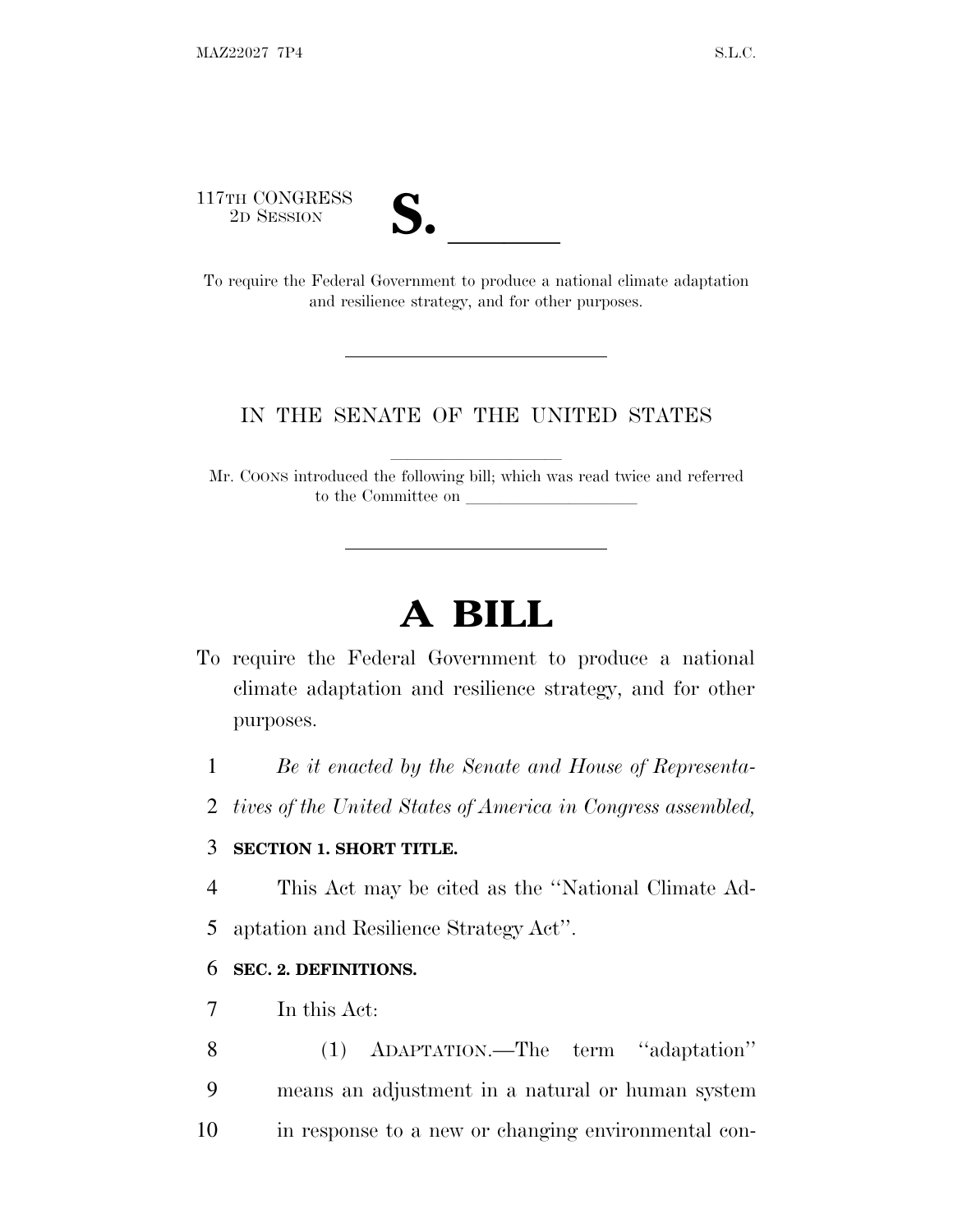| $\mathbf{1}$   | dition, including such an adjustment associated with   |
|----------------|--------------------------------------------------------|
| $\overline{2}$ | climate change, that exploits beneficial opportunities |
| 3              | or moderates negative effects.                         |
| $\overline{4}$ | (2) ADAPTIVE CAPACITY.—The term "adaptive              |
| 5              | capacity" means the ability of a system—               |
| 6              | (A) to adjust to elimate vulnerabilities to            |
| 7              | moderate potential damage or harm;                     |
| 8              | (B) to take advantage of new, and poten-               |
| 9              | tially beneficial, opportunities; or                   |
| 10             | (C) to cope with change.                               |
| 11             | (3) CASCADING CLIMATE HAZARDS.—The term                |
| 12             | "cascading climate hazards" means a series of suc-     |
| 13             | cessive environmental hazards triggered by an initial  |
| 14             | hazard that is driven or exacerbated by climate        |
| 15             | change, such that the impacts to vulnerable systems    |
| 16             | are amplified.                                         |
| 17             | (4) CHIEF RESILIENCE OFFICER.—The term                 |
| 18             | "Chief Resilience Officer" means the Chief Resil-      |
| 19             | ience Officer of the United States appointed by the    |
| 20             | President under section $3(a)(1)$ .                    |
| 21             | (5) CLIMATE CHANGE.—The term "climate                  |
| <u>22</u>      | change" means changes in average atmospheric and       |
| 23             | oceanic conditions that persist over multiple decades  |
| 24             | or longer and are natural or anthropogenic in origin,  |
| 25             | including—                                             |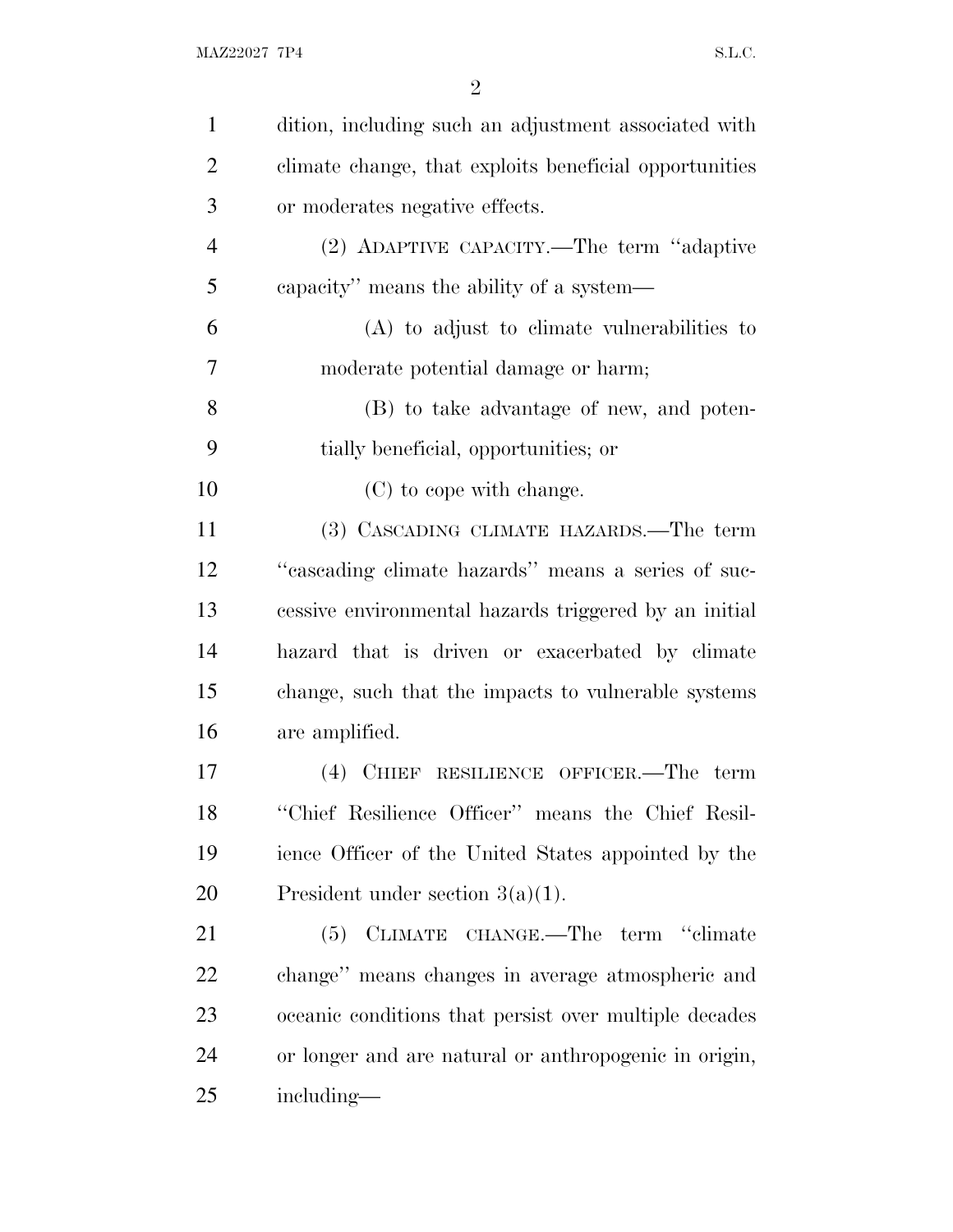| $\mathbf{1}$   | (A) both increases and decreases in tem-                |
|----------------|---------------------------------------------------------|
| $\overline{2}$ | perature;                                               |
| 3              | (B) shifts in precipitation;                            |
| $\overline{4}$ | (C) shifts in ecoregion or biome geography              |
| 5              | and phenology, as applicable;                           |
| 6              | (D) changing risk from certain types of                 |
| 7              | rapid-onset climate hazards and slow-onset cli-         |
| 8              | mate hazards; and                                       |
| 9              | (E) changes to other features of the cli-               |
| 10             | mate system.                                            |
| 11             | (6) CLIMATE INFORMATION.—The term "cli-                 |
| 12             | mate information" means information, data, or           |
| 13             | products that enhance knowledge and understanding       |
| 14             | of climate science, risk, conditions, vulnerability, or |
| 15             | impact, including—                                      |
| 16             | (A) elimate data products;                              |
| 17             | (B) historic or future climate projections              |
| 18             | or scenarios;                                           |
| 19             | (C) elimate risk or vulnerability informa-              |
| 20             | tion;                                                   |
| 21             | (D) data or information related to climate              |
| 22             | adaptation and mitigation; and                          |
| 23             | (E) other best available climate science.               |
| 24             | (7) COMPOUND CLIMATE HAZARDS.—The term                  |
| 25             | "compound climate hazards" means 2 or more envi-        |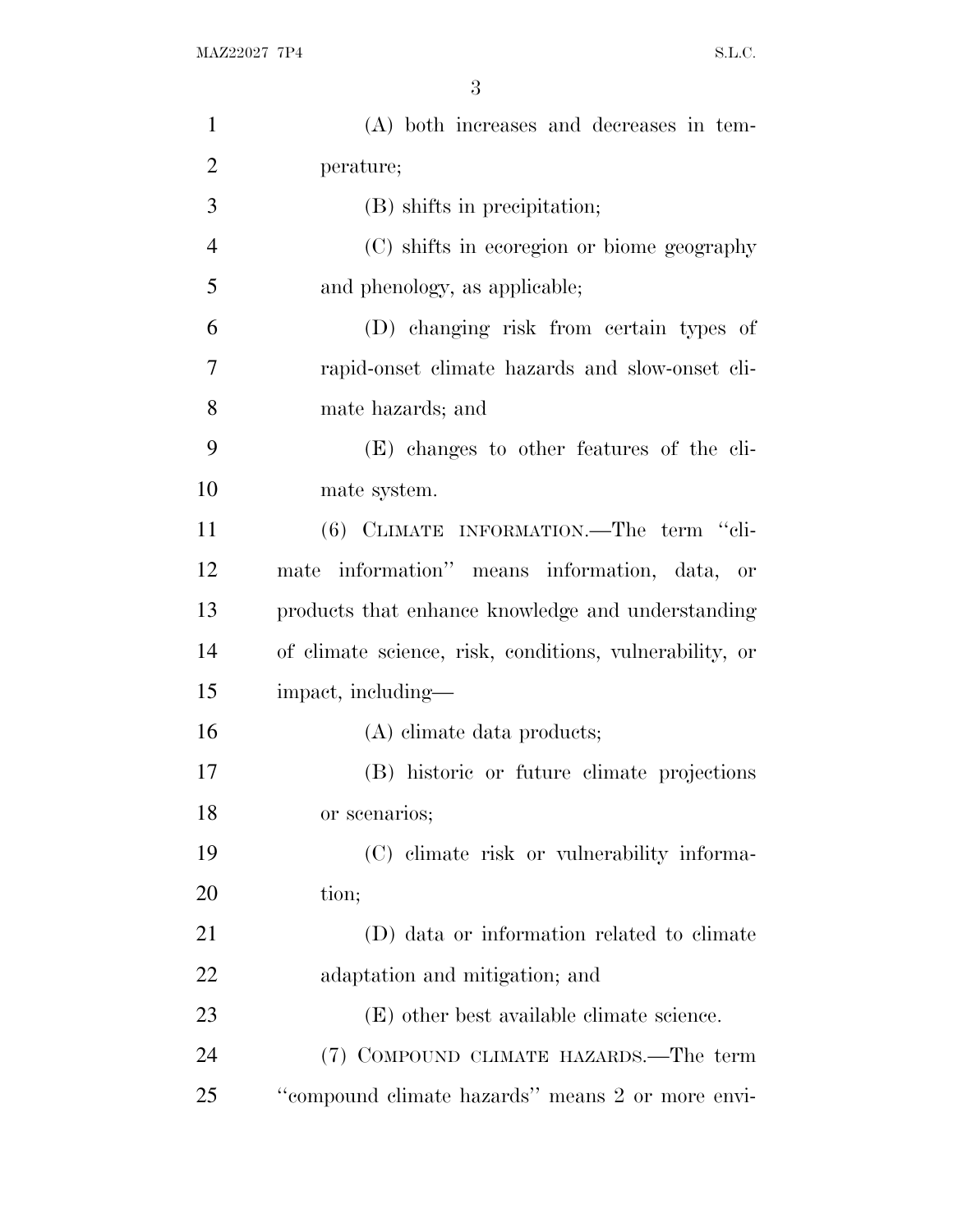| $\mathbf{1}$   | ronmental hazards driven or exacerbated by climate  |
|----------------|-----------------------------------------------------|
| $\overline{2}$ | change that occur simultaneously or successively,   |
| 3              | such that the impacts to vulnerable systems are am- |
| $\overline{4}$ | plified.                                            |
| 5              | (8) COUNCIL.—The term "Council" means the           |
| 6              | Partners Council on Climate Adaptation and Resil-   |
| 7              | ience established by section $4(a)$ .               |
| 8              | (9) FREELY ASSOCIATED STATE.—The term               |
| 9              | "Freely Associated State" means-                    |
| 10             | (A) the Commonwealth of the Northern                |
| 11             | Mariana Islands;                                    |
| 12             | (B) the Federated States of Micronesia;             |
| 13             | (C) the Republic of the Marshall Islands;           |
| 14             | (D) the Republic of Palau; and                      |
| 15             | (E) the United States Virgin Islands.               |
| 16             | (10) FRONTLINE COMMUNITIES.—The term                |
| 17             | "frontline communities" means human communities     |
| 18             | that-                                               |
| 19             | (A) are highly vulnerable to climate change         |
| 20             | or exposed to climate risk;                         |
| 21             | (B) experience the earliest, most adverse           |
| 22             | impacts of climate change; and                      |
| 23             | (C) may have a reduced ability to adapt to          |
| 24             | climate change due to a lack of resources, polit-   |
| 25             | ical power, or adaptive capacity.                   |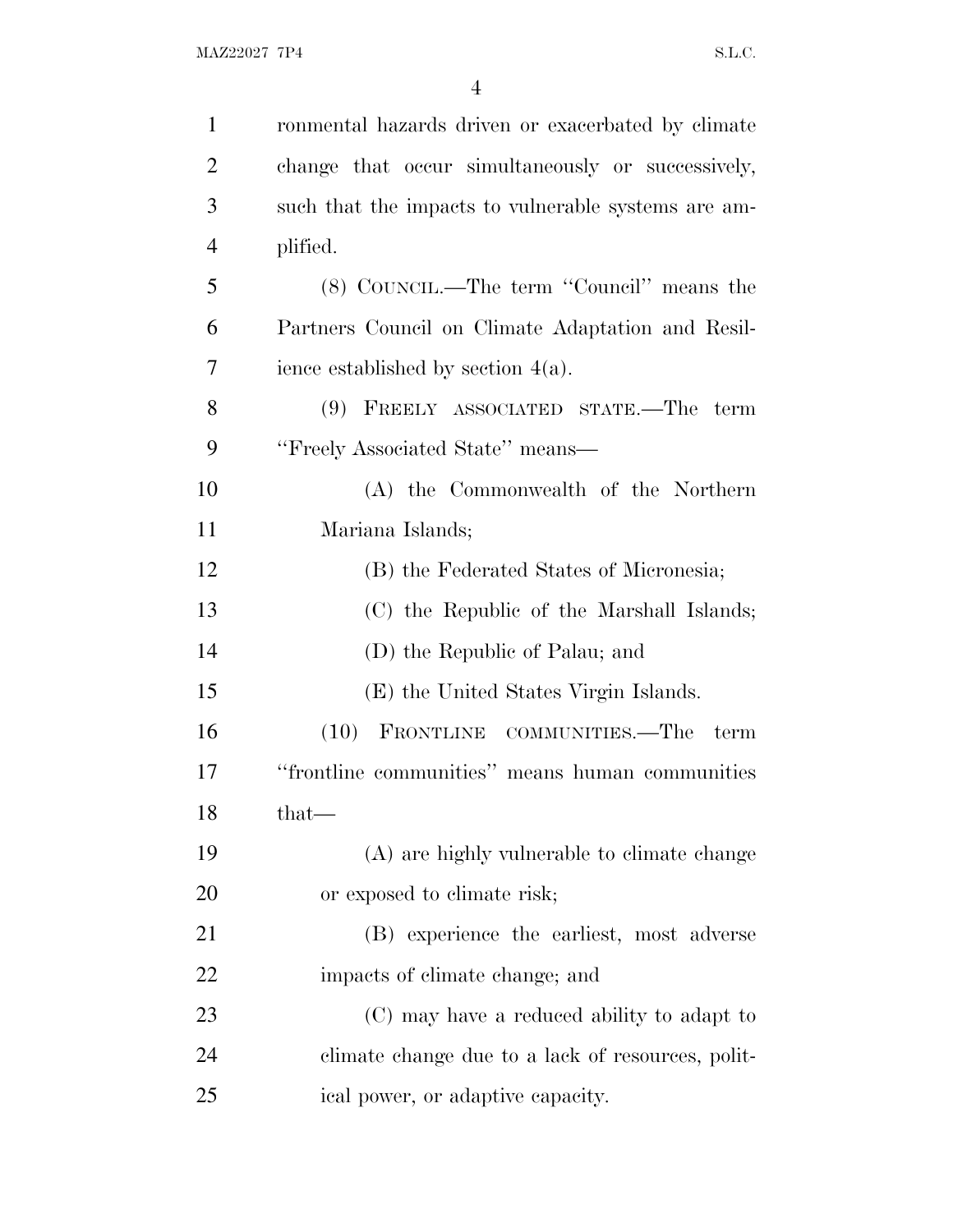| $\mathbf{1}$   | (11) IMPLEMENTATION PLAN.—The term "Im-               |
|----------------|-------------------------------------------------------|
| $\overline{2}$ | plementation Plan" means the Implementation Plan      |
| 3              | jointly developed by the Chief Resilience Officer and |
| $\overline{4}$ | the Working Groups under section $6(b)$ .             |
| 5              | (12) INDIAN TRIBE.—The term "Indian Tribe"            |
| 6              | has the meaning given the term in section 4 of the    |
| 7              | Indian Self-Determination and Education Assistance    |
| 8              | Act $(25 \text{ U.S.C. } 5304)$ .                     |
| 9              | (13) NATIONAL CLIMATE ASSESSMENT.—The                 |
| 10             | term "National Climate Assessment" means the as-      |
| 11             | sessment delivered to Congress and the President      |
| 12             | pursuant to section 106 of the Global Change Re-      |
| 13             | search Act of 1990 (15 U.S.C. 2936).                  |
| 14             | (14) NATURAL INFRASTRUCTURE.—The term                 |
| 15             | infrastructure" means infrastructure<br>"natural"     |
| 16             | $that-$                                               |
| 17             | (A) uses, restores, or emulates natural eco-          |
| 18             | logical, geological, or physical processes; and       |
| 19             | $(B)(i)$ is created through the action of nat-        |
| 20             | ural physical, geological, biological, and chem-      |
| 21             | ical processes over time;                             |
| 22             | (ii) is created by human design, engineer-            |
| 23             | ing, and construction to emulate or act in con-       |
| 24             | cert with natural processes; or                       |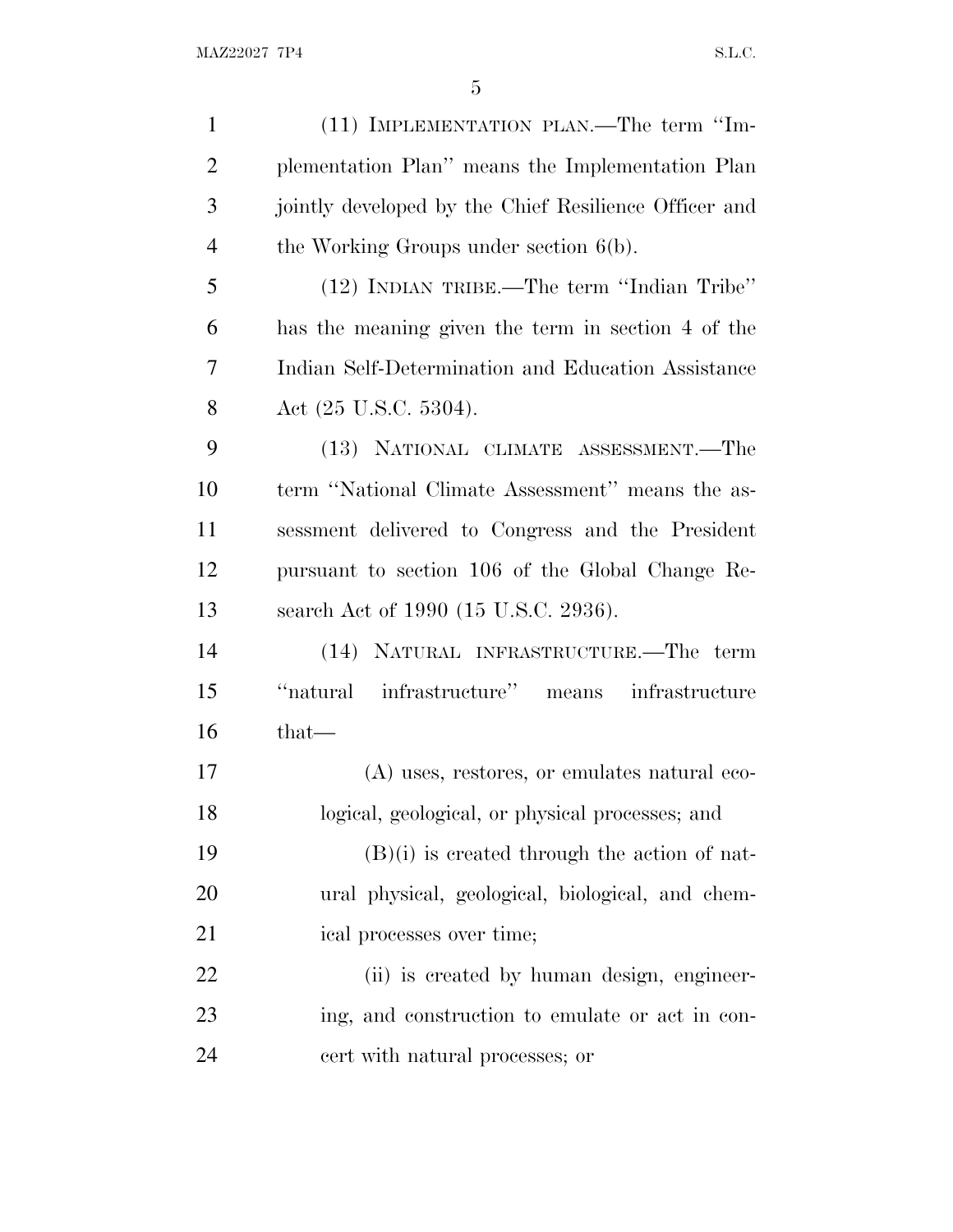MAZ22027 7P4 S.L.C.

 (iii) involves the use of plants, soils, and other natural features, including through the creation, restoration, or preservation of natural areas using materials appropriate to the region to manage stormwater and runoff, to attenuate flooding and storm surges, to manage erosion and saltwater intrusion, and for other related purposes. (15) NON-FEDERAL PARTNER.—The term ''non-Federal partner'' means a member of a unit of

 State, local, or territorial government, the govern- ment of an Indian Tribe, the government of a Freely Associated State, a private sector entity, or another individual or organization not affiliated with the Federal Government.

 (16) OPERATIONS REPORT.—The term ''Oper- ations Report'' means the National Climate Adapta- tion and Resilience Operations Report jointly devel- oped by the Chief Resilience Officer and the Work-ing Groups under section 5.

 (17) RAPID-ONSET CLIMATE HAZARD.—The term ''rapid-onset climate hazard'' means an abrupt environmental hazard driven or exacerbated by cli- mate change that occurs quickly or unexpectedly and triggers impacts that materialize rapidly and inter-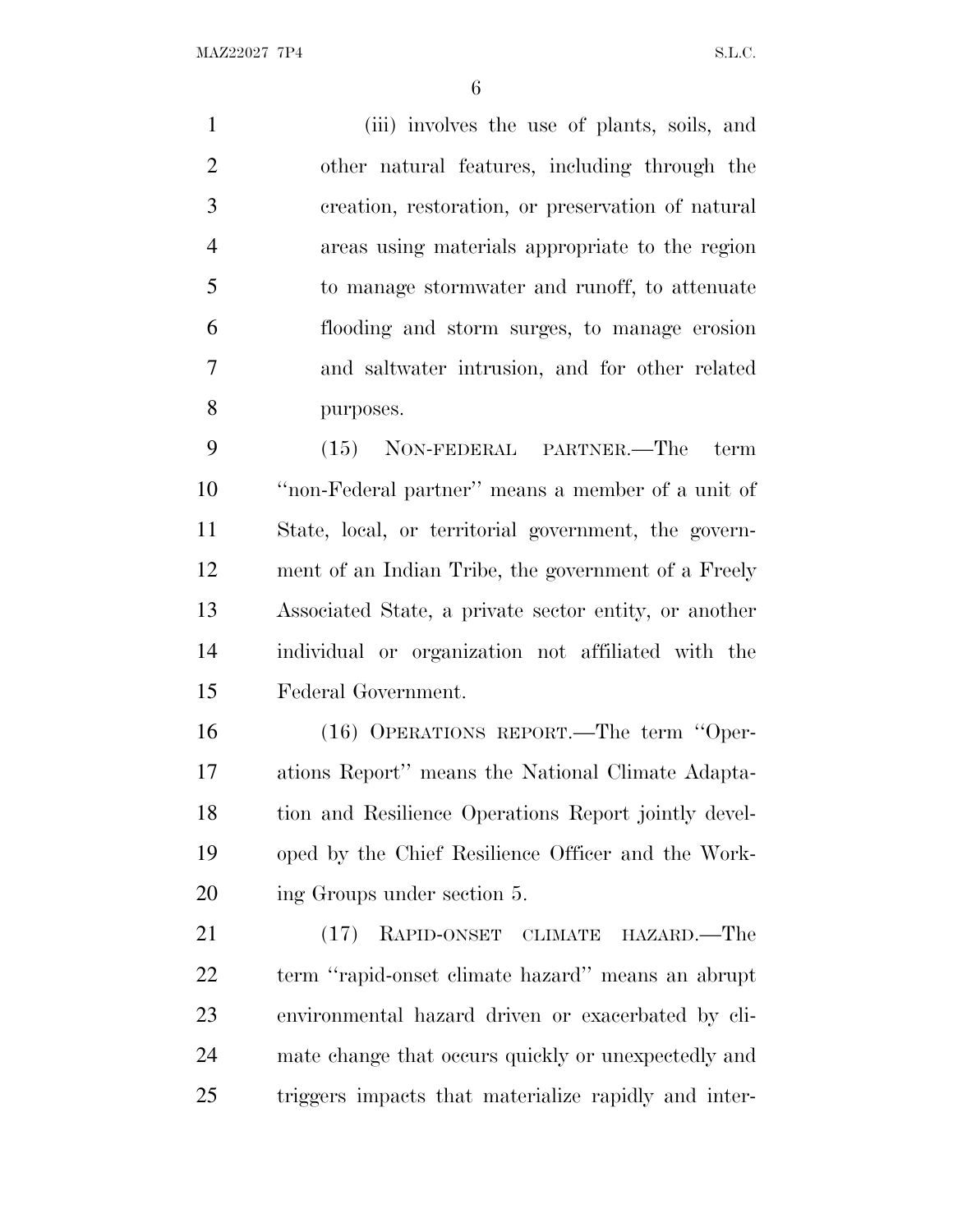act with conditions of exposure and vulnerability to result in a disaster.

 (18) REPRESENTED AGENCY.—The term ''rep- resented agency'' means each Federal agency from which the Chief Resilience Officer appoints a mem- ber to a Working Group under section  $3(b)(4)(B)(ii)$ .

 (19) RESILIENCE.—The term ''resilience'' means the capacity of a social, physical, economic, or environmental system to cope with an environmental hazard event, trend, or disturbance that is driven or exacerbated by climate change by responding or re- organizing in ways that maintain, to the greatest ex- tent practicable, the essential function, identity, and structure of the system and ensure that, in the event of a rapid-onset climate hazard or a slow-onset cli- mate hazard, basic human needs are met, while also maintaining the capacity for adaptation and trans-formation.

(20) RISK.—

21 (A) IN GENERAL.—The term "risk" means the potential for consequences in a situation in which—

 (i) something of value is at stake; and (ii) the outcome is uncertain.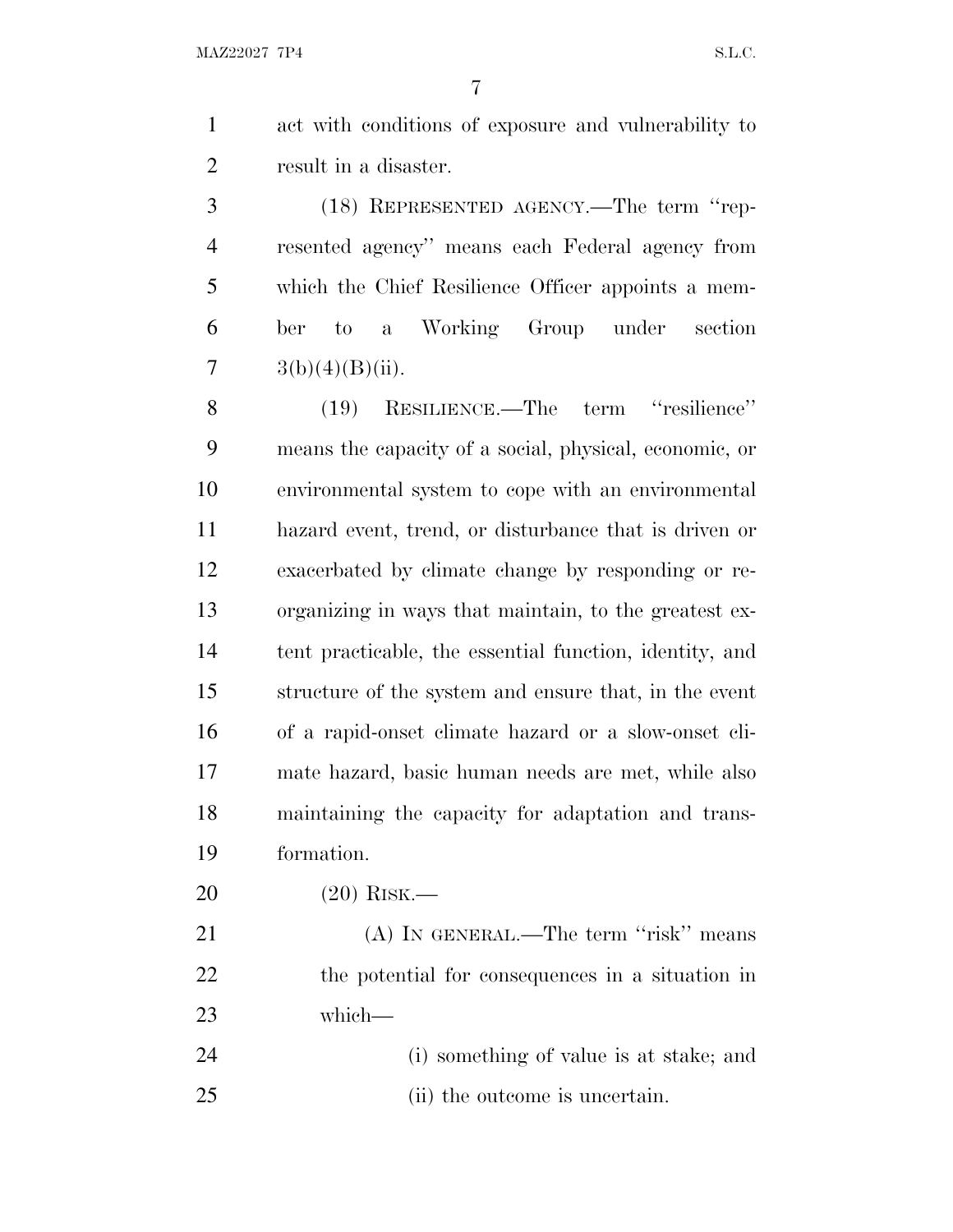| $\mathbf{1}$   | (B) INCLUSION.—The term "risk" includes          |
|----------------|--------------------------------------------------|
| $\overline{2}$ | the potential for consequences described in sub- |
| 3              | paragraph $(A)$ that is evaluated as the product |
| $\overline{4}$ | obtained by multiplying—                         |
| 5              | (i) the probability of a hazard occur-           |
| 6              | ring; by                                         |
| $\overline{7}$ | (ii) the consequence that would result           |
| 8              | if the hazard occurred.                          |
| 9              | (21) SLOW-ONSET CLIMATE HAZARD.—                 |
| 10             | (A) IN GENERAL.—The term "slow-onset             |
| 11             | climate hazard" means an environmental haz-      |
| 12             | ard driven or exacerbated by climate change      |
| 13             | that evolves gradually through time due to in-   |
| 14             | cremental change or because of an increasing     |
| 15             | frequency or intensity of recurring climate im-  |
| 16             | pacts.                                           |
| 17             | (B) INCLUSIONS.—The term "slow-onset             |
| 18             | climate hazard" includes hazards such as—        |
| 19             | (i) sea level rise;                              |
| 20             | (ii) desertification;                            |
| 21             | (iii) biodiversity loss or the alteration        |
| 22             | of or shift in habitat range of individual       |
| 23             | species or entire biomes;                        |
| 24             | (iv) increasing temperatures;                    |
| 25             | (v) ocean acidification;                         |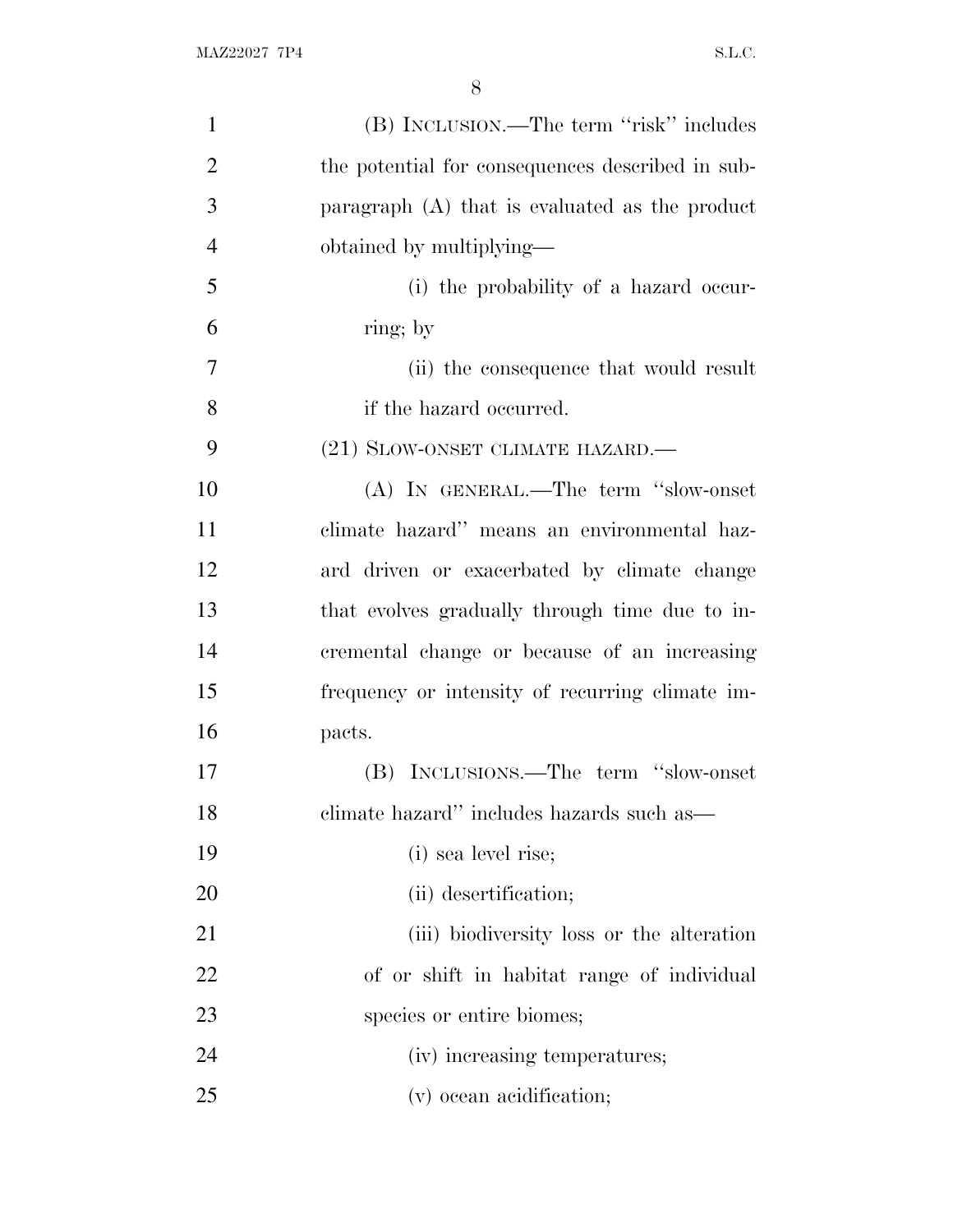MAZ22027 7P4 S.L.C.

| $\mathbf{1}$   | (vi) saltwater intrusion;                             |
|----------------|-------------------------------------------------------|
| $\overline{2}$ | (vii) soil salinization;                              |
| 3              | (viii) drought and water scarcity;                    |
| $\overline{4}$ | (ix) reduced snow pack;                               |
| 5              | $(x)$ sea ice retreat;                                |
| 6              | (xi) glacial ice treat;                               |
| 7              | (xii) permafrost thaw; and                            |
| 8              | (xiii) coastal and river bank erosion.                |
| 9              | (22) STRATEGY.—The term "Strategy" means              |
| 10             | National Climate Adaptation and Resilience<br>the     |
| <sup>11</sup>  | Strategy required to be developed jointly by the      |
| 12             | Chief Resilience Officer and the Working Groups       |
| 13             | under section $6(a)$ .                                |
| 14             | (23) VULNERABILITY.—The term "vulner-                 |
| 15             | ability" means the propensity or predisposition of a  |
| 16             | human individual or community or physical, biologi-   |
| 17             | cal, or socioeconomic system to be susceptible to and |
| 18             | adversely affected by the impacts of climate change.  |
| 19             | (24) WORKING GROUP.—The term "Working                 |
| 20             | Group" means a National Climate Adaptation and        |
| 21             | Resilience Working Group established by the Chief     |
| 22             | Resilience Officer under section 3(b).                |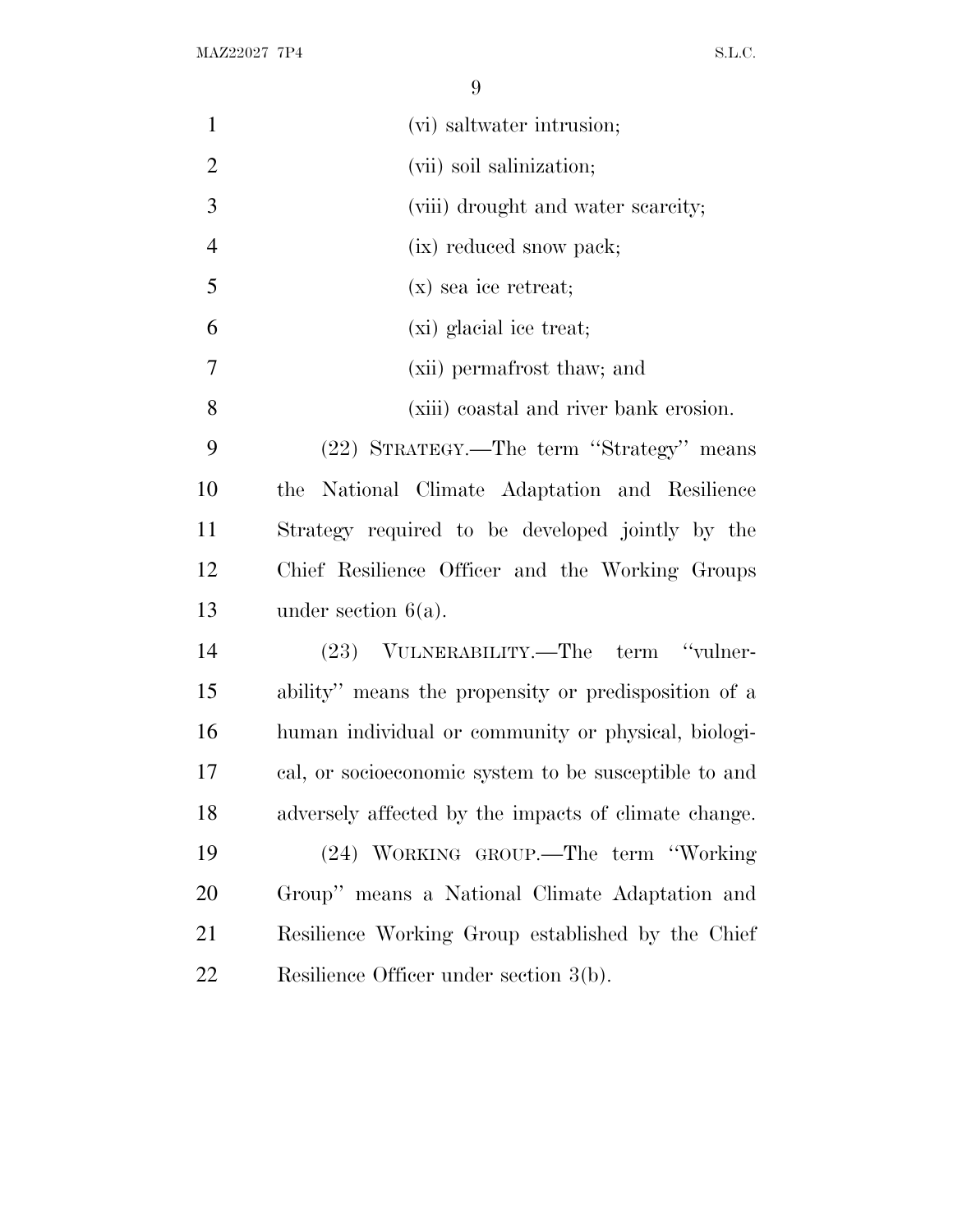| 1              | SEC. 3. CHIEF RESILIENCE OFFICER AND NATIONAL CLI-      |
|----------------|---------------------------------------------------------|
| $\overline{2}$ | MATE ADAPTATION AND RESILIENCE WORK-                    |
| 3              | ING GROUPS.                                             |
| $\overline{4}$ | (a) CHIEF RESILIENCE OFFICER.—                          |
| 5              | $(1)$ IN GENERAL.—Not later than 120 days               |
| 6              | after the date of enactment of this Act, the Presi-     |
| 7              | dent shall identify or appoint a Chief Resilience Offi- |
| 8              | cer of the United States to serve in the Executive      |
| 9              | Office of the President.                                |
| 10             | DUTIES.-The Chief Resilience Officer<br>(2)             |
| 11             | shall—                                                  |
| 12             | (A) serve the President by directing a                  |
| 13             | whole-of-government effort to build resilience to       |
| 14             | climate change vulnerabilities in the United            |
| 15             | States (as described in the National Climate            |
| 16             | Assessment or other relevant analyses identified        |
| 17             | by the Chief Resilience Officer) in collaboration       |
| 18             | with existing Federal initiatives and interagency       |
| 19             | adaptation efforts; and                                 |
| 20             | (B) establish Working Groups in accord-                 |
| 21             | ance with subsection (b) to facilitate inter-           |
| 22             | agency coordination with respect to climate re-         |
| 23             | silience and adaptation.                                |
| 24             | (b) WORKING GROUPS.—                                    |
| 25             | (1) ESTABLISHMENT.-                                     |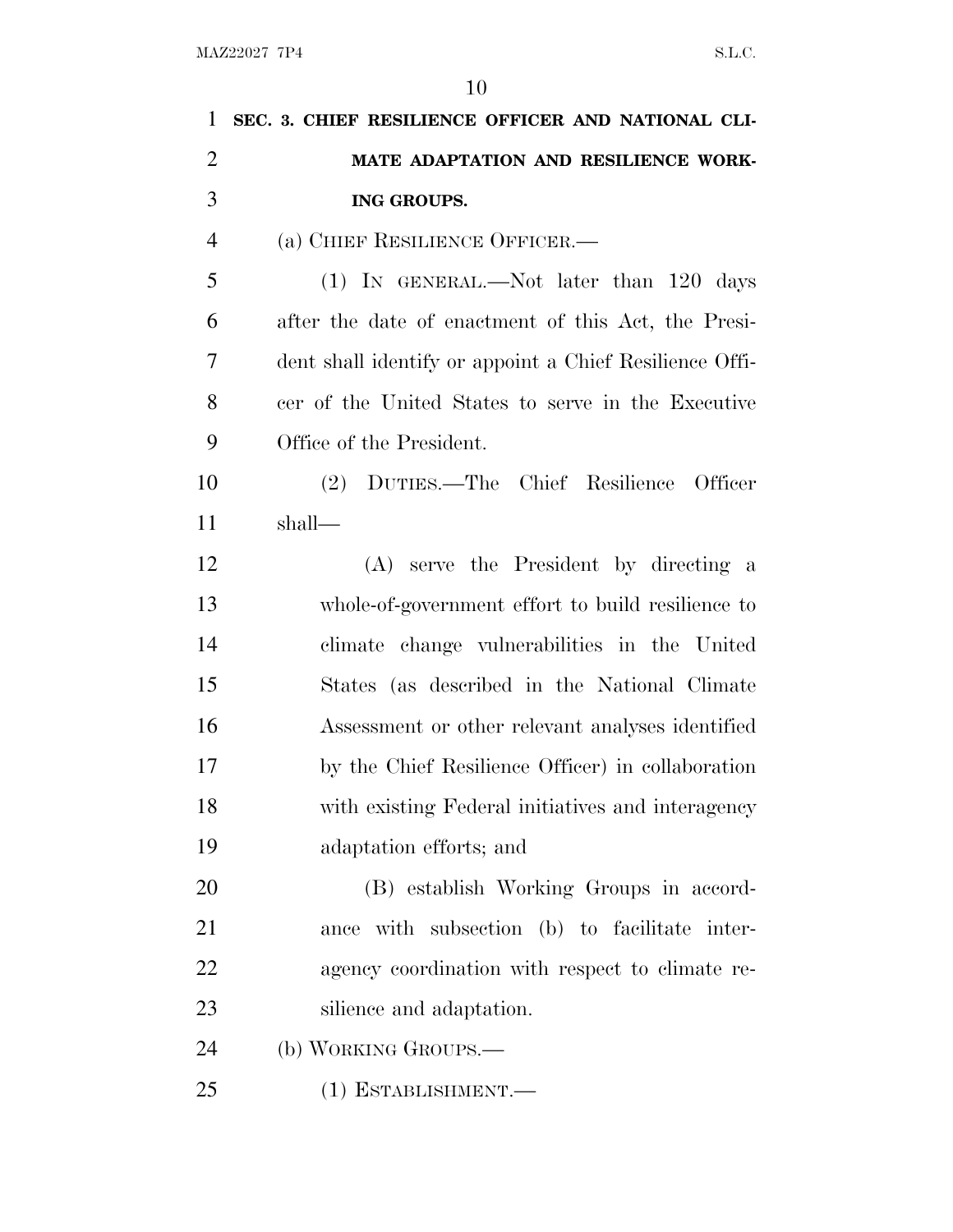| $\mathbf{1}$   | (A) IN GENERAL.—Subject to subpara-                    |
|----------------|--------------------------------------------------------|
| $\overline{2}$ | graph (B), the Chief Resilience Officer shall es-      |
| 3              | tablish the minimum number of National Cli-            |
| $\overline{4}$ | Adaptation and Resilience Working<br>mate              |
| 5              | Groups that is necessary to carry out the duties       |
| 6              | and purposes described in paragraph (3).               |
| 7              | LIMITATION.—The Chief Resilience<br>(B)                |
| 8              | Officer shall not establish more than 5 Working        |
| 9              | Groups.                                                |
| 10             | (2) Focus.—Each Working Group shall focus              |
| 11             | on a topic or series of related topics with respect to |
| 12             | climate adaptation and resilience, as determined by    |
| 13             | the Chief Resilience Officer.                          |
| 14             | DUTIES AND PURPOSE.—Each Working<br>(3)                |
| 15             | Group shall, under the leadership of the Chief Resil-  |
| 16             | ience Officer, with respect to the focus of the Work-  |
| 17             | ing Group—                                             |
| 18             | (A) coordinate a whole-of-government plan              |
| 19             | to build resilience to the applicable climate          |
| 20             | change vulnerabilities described in the National       |
| 21             | Climate Assessment or other relevant analyses          |
| 22             | identified by the Chief Resilience Officer; and        |
| 23             | (B) assist in the development of the appli-            |
| 24             | cable portions of—                                     |
| 25             | (i) the Operations Report;                             |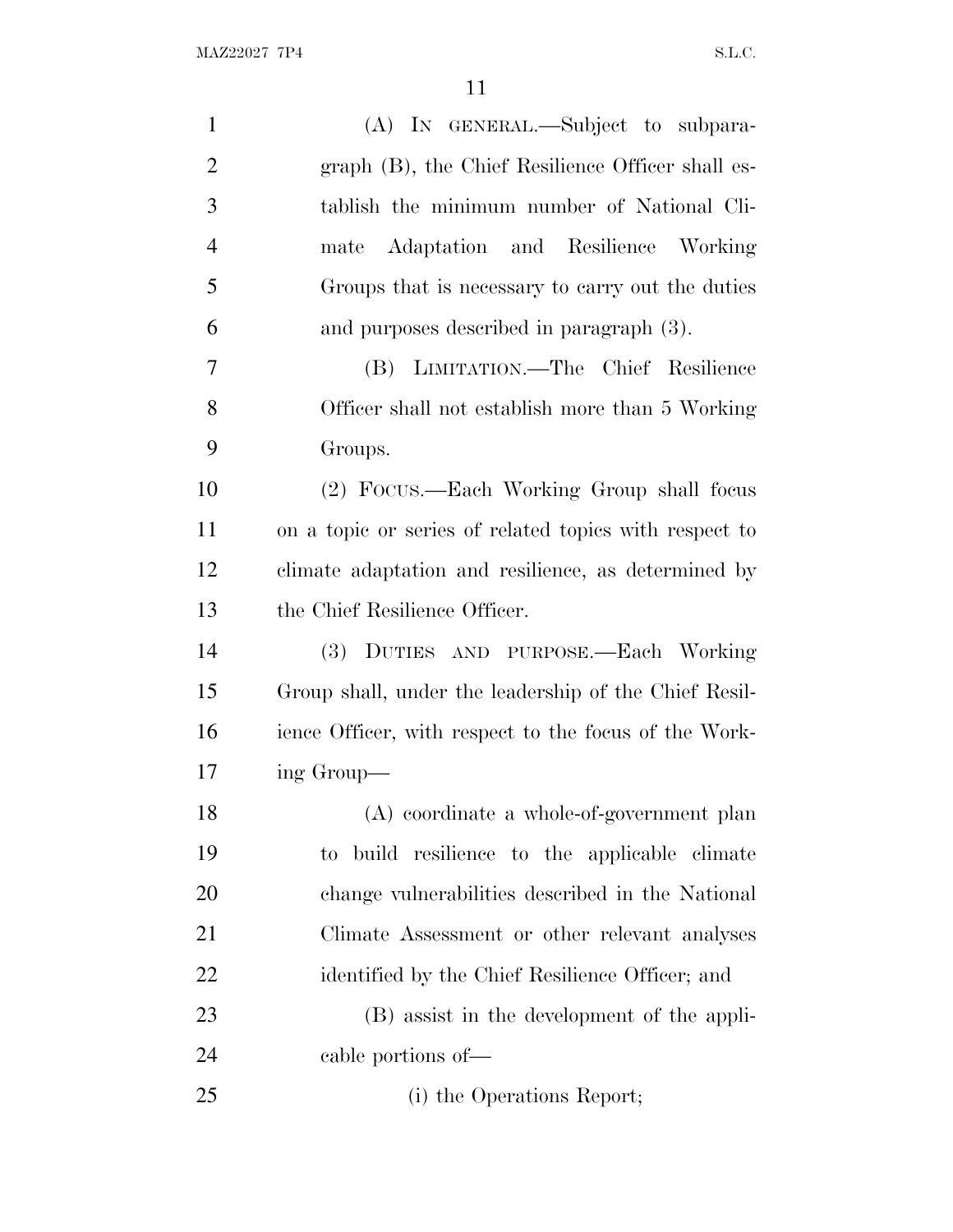MAZ22027 7P4 S.L.C.

| $\mathbf{1}$   | (ii) the Strategy; and                      |
|----------------|---------------------------------------------|
| $\overline{2}$ | (iii) the Implementation Plan.              |
| 3              | $(4)$ STRUCTURE.—                           |
| $\overline{4}$ | (A) CHAIRPERSON.—                           |
| 5              | (i) IN GENERAL.—The Chief Resil-            |
| 6              | ience Officer shall serve as chairperson of |
| 7              | each Working Group.                         |
| 8              | (ii) TEMPORARY CHAIRPERSON.—The             |
| 9              | President or the Chief Resilience Officer   |
| 10             | may designate another staff member or       |
| 11             | member of a Working Group to act tempo-     |
| 12             | rarily as the chairperson of that Working   |
| 13             | Group in the absence of the Chief Resil-    |
| 14             | ience Officer.                              |
| 15             | (B) MEMBERSHIP.—In establishing a           |
| 16             | Working Group, the Chief Resilience Officer |
| 17             | shall—                                      |
| 18             | (i) identify each Federal agency with       |
| 19             | operations or organizational units that are |
| 20             | relevant to the focus of the Working        |
| 21             | Group; and                                  |
| 22             | (ii) appoint 1 member of each Federal       |
| 23             | agency identified under clause (i) to rep-  |
| 24             | resent that Federal agency on the Working   |
| 25             | Group.                                      |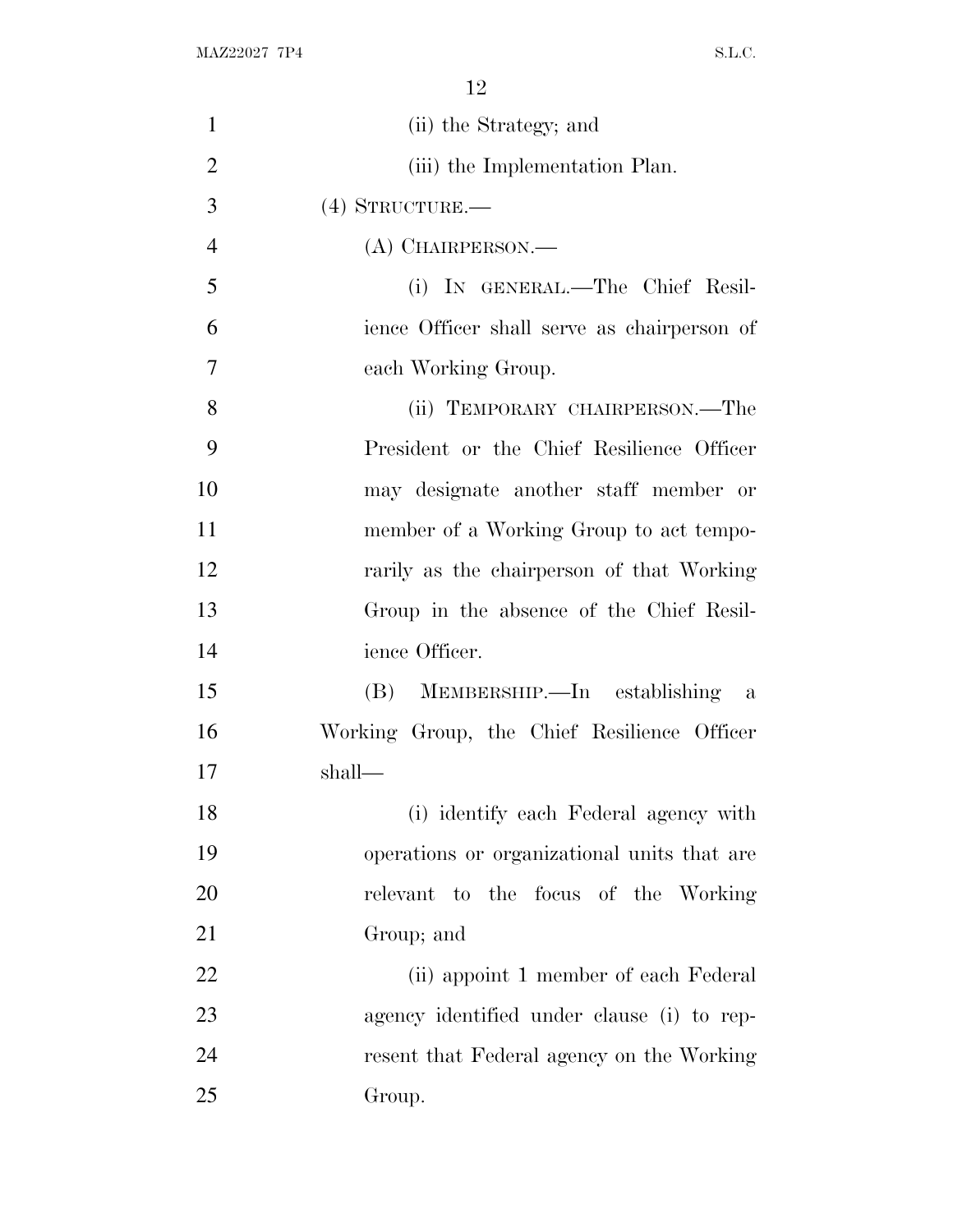| $\mathbf{1}$   | (C) REQUIREMENT.—In appointing a                      |
|----------------|-------------------------------------------------------|
| $\overline{2}$ | member of a Working Group under subpara-              |
| 3              | $graph (B)(ii)$ , the Chief Resilience Officer shall, |
| $\overline{4}$ | to the maximum extent practicable, appoint the        |
| 5              | head of the portion of the represented agency         |
| 6              | that is most relevant to the focus of the Work-       |
| 7              | ing Group.                                            |
| 8              | (D) DUTIES OF MEMBERS.—Each member                    |
| 9              | of a Working Group—                                   |
| 10             | (i) shall attend meetings of the Work-                |
| 11             | ing Group; and                                        |
| 12             | (ii) work to support the duties of the                |
| 13             | Working Group.                                        |
| 14             | $(5)$ MEETINGS.—                                      |
| 15             | (A) IN GENERAL.—Each Working Group                    |
| 16             | shall meet not less frequently than once every        |
| 17             | $180$ days.                                           |
| 18             | (B) QUORUM. $-3/4$ of the members of a                |
| 19             | Working Group shall constitute a quorum of            |
| 20             | the Working Group.                                    |
| 21             | (C) REMOTE PARTICIPATION.—A member                    |
| 22             | of a Working Group may participate in a meet-         |
| 23             | ing of that Working Group through teleconfer-         |
| 24             | ence or similar means.                                |
| 25             | $(6)$ SUPPORT PERSONNEL.—                             |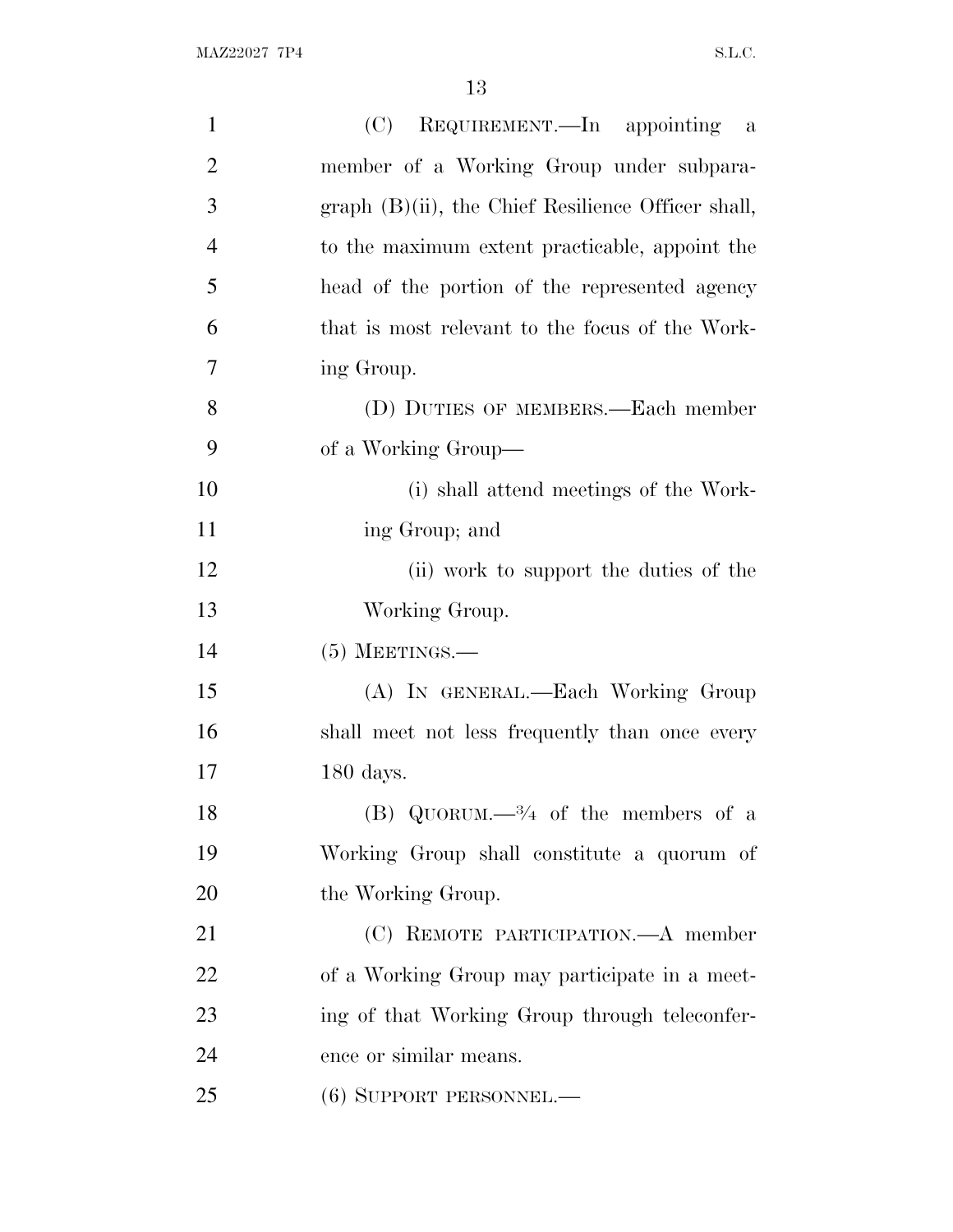| $\mathbf{1}$   | (A) EXECUTIVE SECRETARY.-                        |
|----------------|--------------------------------------------------|
| $\overline{2}$ | (i) IN GENERAL.—The Chief Resil-                 |
| 3              | ience Officer shall appoint a permanent          |
| $\overline{4}$ | employee of a represented agency to serve        |
| 5              | as Executive Secretary of the Working            |
| 6              | Groups.                                          |
| $\overline{7}$ | (ii) EMPLOYMENT.—The employee ap-                |
| 8              | pointed as Executive Secretary under             |
| 9              | clause (i) shall remain an employee of the       |
| 10             | agency, department, or program from              |
| 11             | which the employee was appointed.                |
| 12             | (B) NECESSARY ASSISTANCE.—To carry               |
| 13             | out the purposes of each Working Group, as de-   |
| 14             | scribed in paragraph (3), each represented       |
| 15             | agency with a member on the Working Group        |
| 16             | shall furnish necessary assistance to that Work- |
| 17             | ing Group, such as—                              |
| 18             | (i) the detail of employees to the               |
| 19             | Working Group to perform such functions,         |
| 20             | consistent with the purposes of the Work-        |
| 21             | ing Group described in paragraph (3), as         |
| 22             | the Chief Resilience Officer may assign, in-     |
| 23             | cluding support staff for the Executive          |
| 24             | Secretary appointed under subparagraph           |
| 25             | $(A)(i)$ ; and                                   |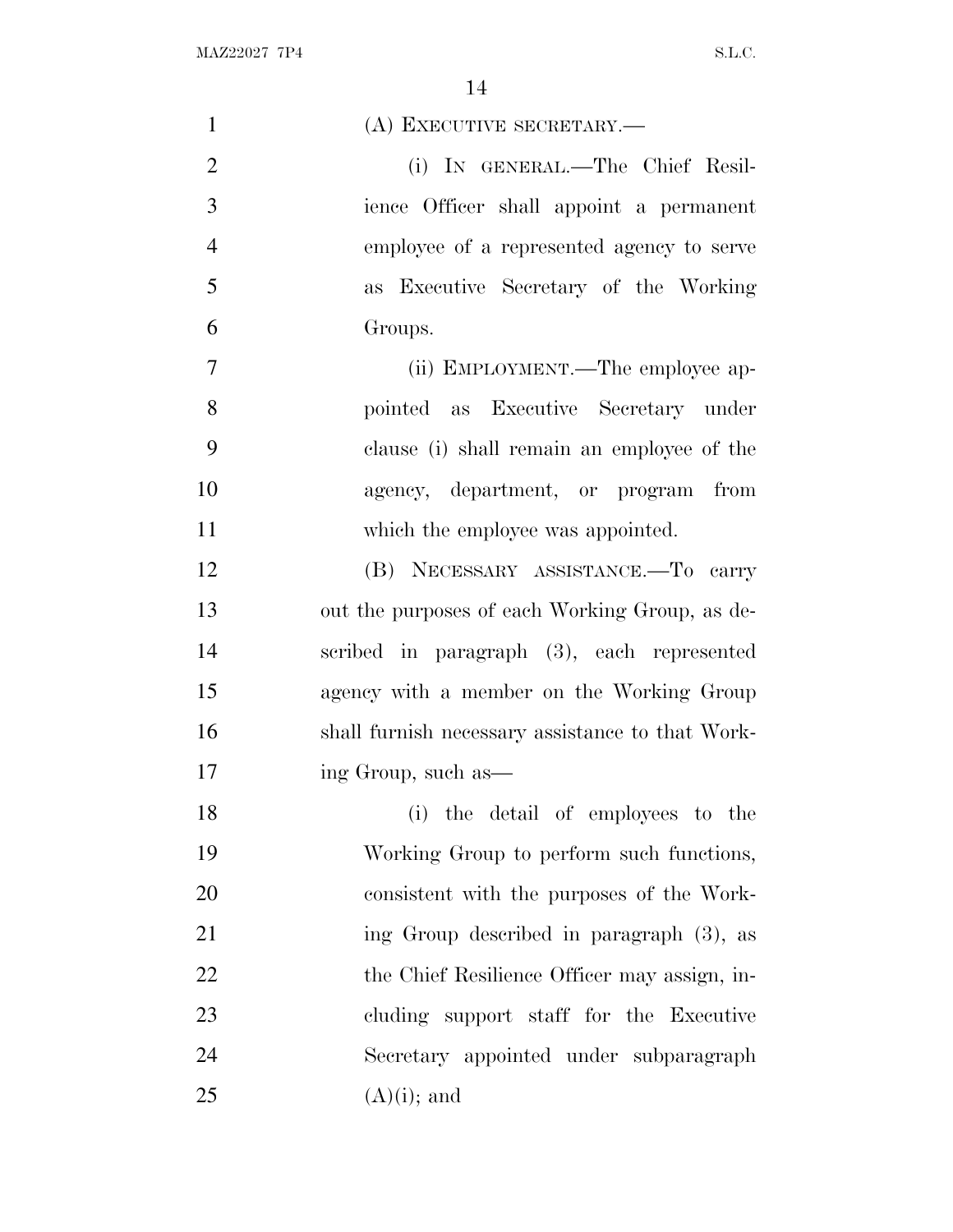MAZ22027 7P4 S.L.C.

 (ii) on request of the Chief Resilience Officer, undertaking special studies for the Working Group as may be appropriate to carry out the functions of the Working Group.

## **SEC. 4. PARTNERS COUNCIL ON CLIMATE ADAPTATION AND RESILIENCE.**

 (a) ESTABLISHMENT.—There is established a coun- cil, to be known as the ''Partners Council on Climate Ad-aptation and Resilience''.

 (b) MISSION AND FUNCTION.—The Council shall work to improve the climate adaptation and resilience op- erations of the Federal Government by providing rec- ommendations through the Chief Resilience Officer, in- cluding those recommendations contained in the report re- quired under subsection (c), that identify how the Federal Government can better support non-Federal partners with equitable resources, technical assistance, improved poli- cies, and other assistance to help frontline communities build resilience to climate change.

 (c) REPORT.—Not later than 16 months after the date of enactment of this Act, and every 3 years there- after, the Council, acting through the Chief Resilience Of- ficer, shall submit to the President and the Working Groups a report that includes—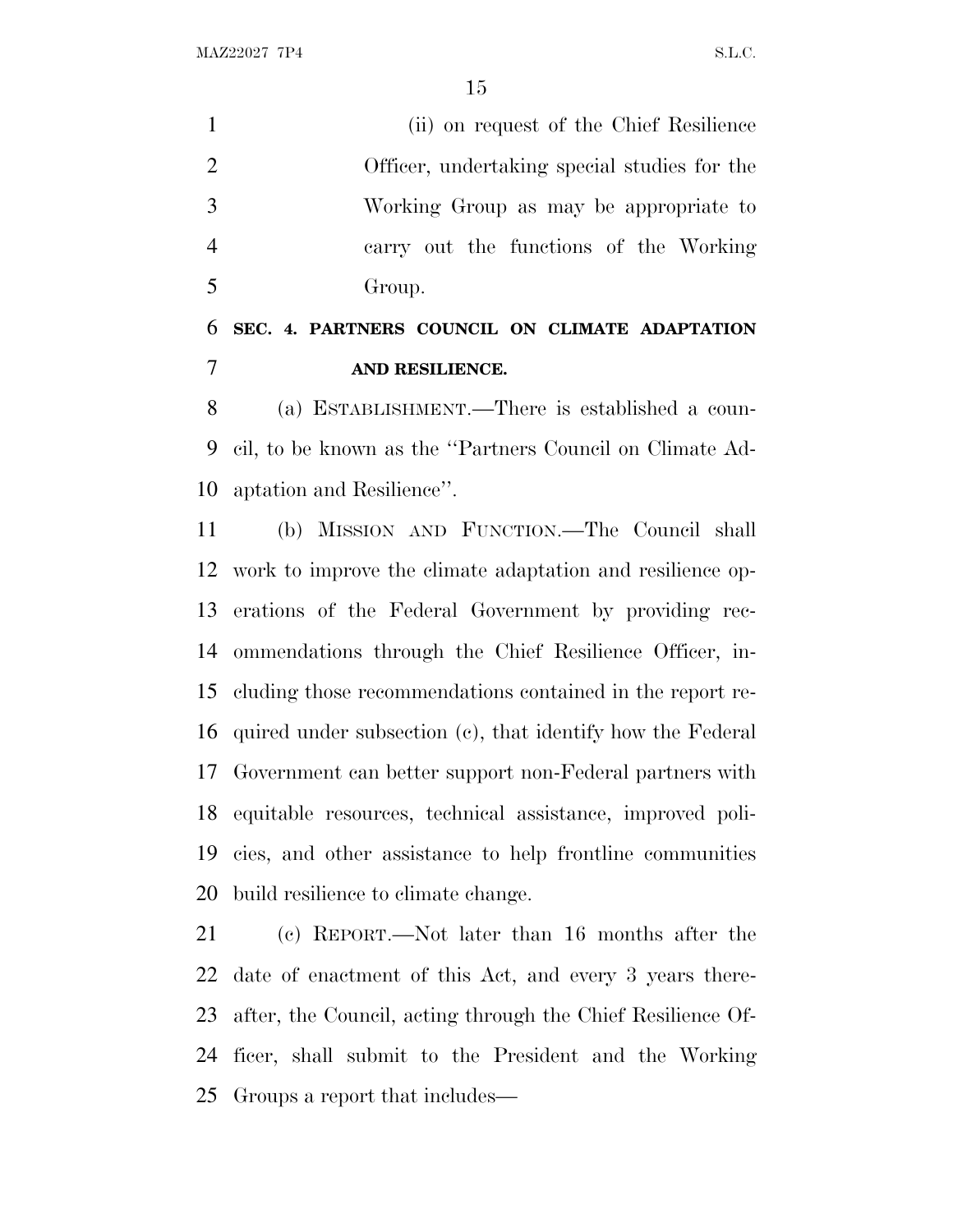| $\mathbf{1}$   | (1) an analysis of the deficiencies or gaps in the          |
|----------------|-------------------------------------------------------------|
| $\overline{2}$ | climate resilience operations of the Federal Govern-        |
| 3              | ment that reduce or fail to increase the capacity of        |
| $\overline{4}$ | non-Federal partners to adapt to climate change;            |
| 5              | $(2)$ an identification of the resources, including         |
| 6              | Federal funding, necessary for non-Federal partners         |
| 7              | to adequately adapt to climate change; and                  |
| 8              | (3) recommendations with respect to how the                 |
| 9              | Federal Government could better support efforts by          |
| 10             | non-Federal partners to expeditiously address               |
| 11             | vulnerabilities associated with climate change and          |
| 12             | build climate resilience.                                   |
| 13             | (d) CHAIR AND VICE-CHAIR.—The Chief Resilience              |
| 14             | Officer shall serve as chairperson of the Council and shall |
| 15             | appoint a vice-chairperson from among the members of        |
| 16             | the Council appointed pursuant to subsection (e).           |
| 17             | $(e)$ MEMBERSHIP.—                                          |
| 18             | (1) IN GENERAL.—In addition to the Chief Re-                |
| 19             | silience Officer, the Council shall consist of 20 non-      |
| 20             | Federal partner members appointed by the Chief Re-          |
| 21             | silience Officer.                                           |
| 22             | $(2)$ APPOINTMENT.—                                         |
| 23             | (A) IN GENERAL.—The Chief Resilience                        |
| 24             | Officer shall appoint members of the Council                |
| 25             | who can support the Working Groups by articu-               |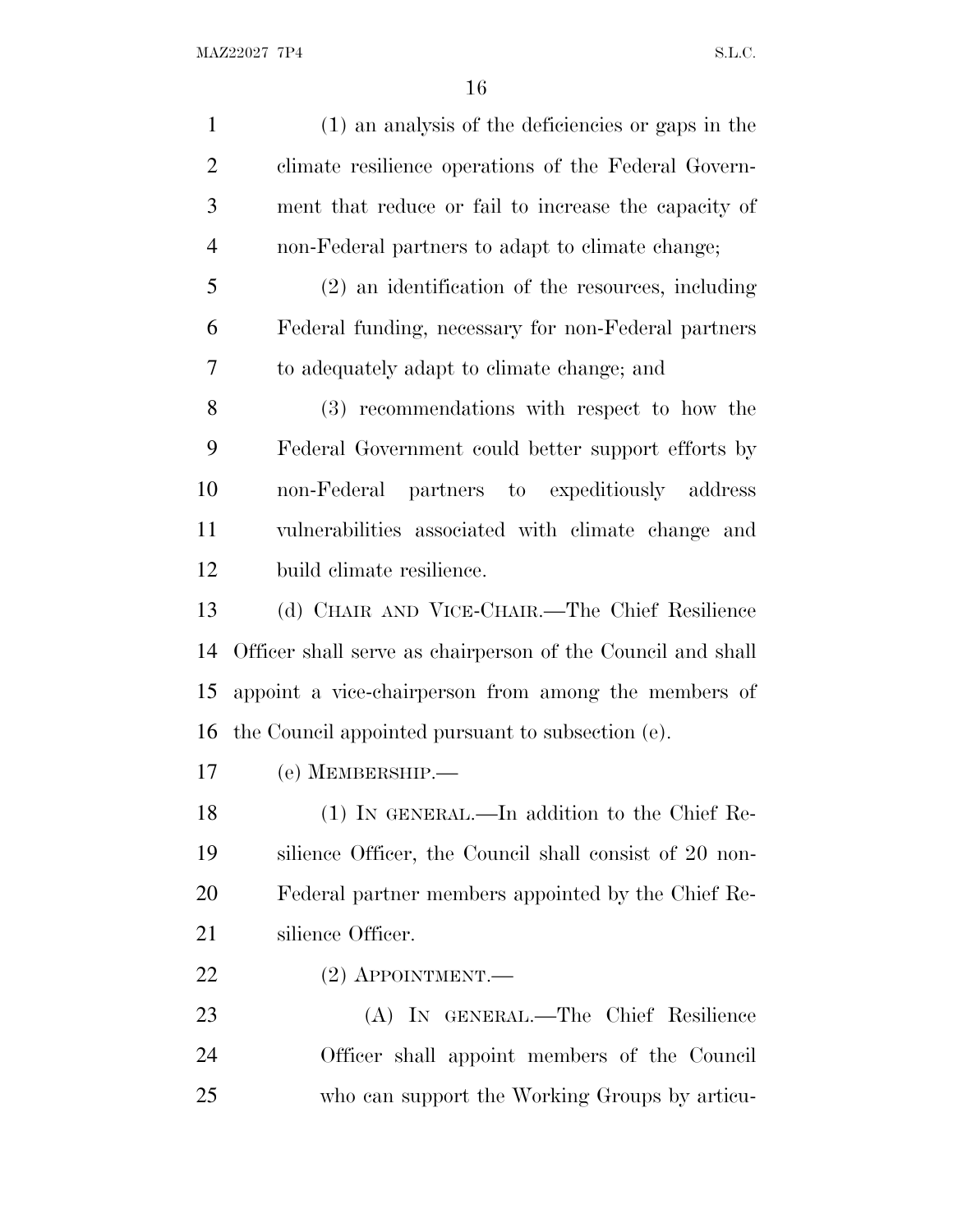| $\mathbf{1}$   | lating how the Federal Government can better        |
|----------------|-----------------------------------------------------|
| $\overline{2}$ | support State, local, and territorial govern-       |
| 3              | ments, the governments of Indian Tribes, the        |
| $\overline{4}$ | governments of Freely Associated States, non-       |
| 5              | profit organizations, or private sector entities to |
| 6              | build resilience to climate change.                 |
| 7              | (B) REQUIREMENTS.—In appointing mem-                |
| 8              | bers of the Council, the Chief Resilience Officer   |
| 9              | shall appoint—                                      |
| 10             | (i) 12 members who are employees of                 |
| 11             | State, local, or territorial governments, the       |
| 12             | governments of Indian Tribes, or the gov-           |
| 13             | ernments of Freely Associated States, of            |
| 14             | which-                                              |
| 15             | $(I)$ not fewer than 2 shall be em-                 |
| 16             | ployees of a State government;                      |
| 17             | $(II)$ not fewer than 2 shall be                    |
| 18             | employees of a unit of local govern-                |
| 19             | ment;                                               |
| 20             | (III) not fewer than 2 shall be                     |
| 21             | employees of the government of an In-               |
| 22             | dian Tribe; and                                     |
| 23             | $(IV)$ not fewer than 2 shall be                    |
| 24             | employees of a territorial government               |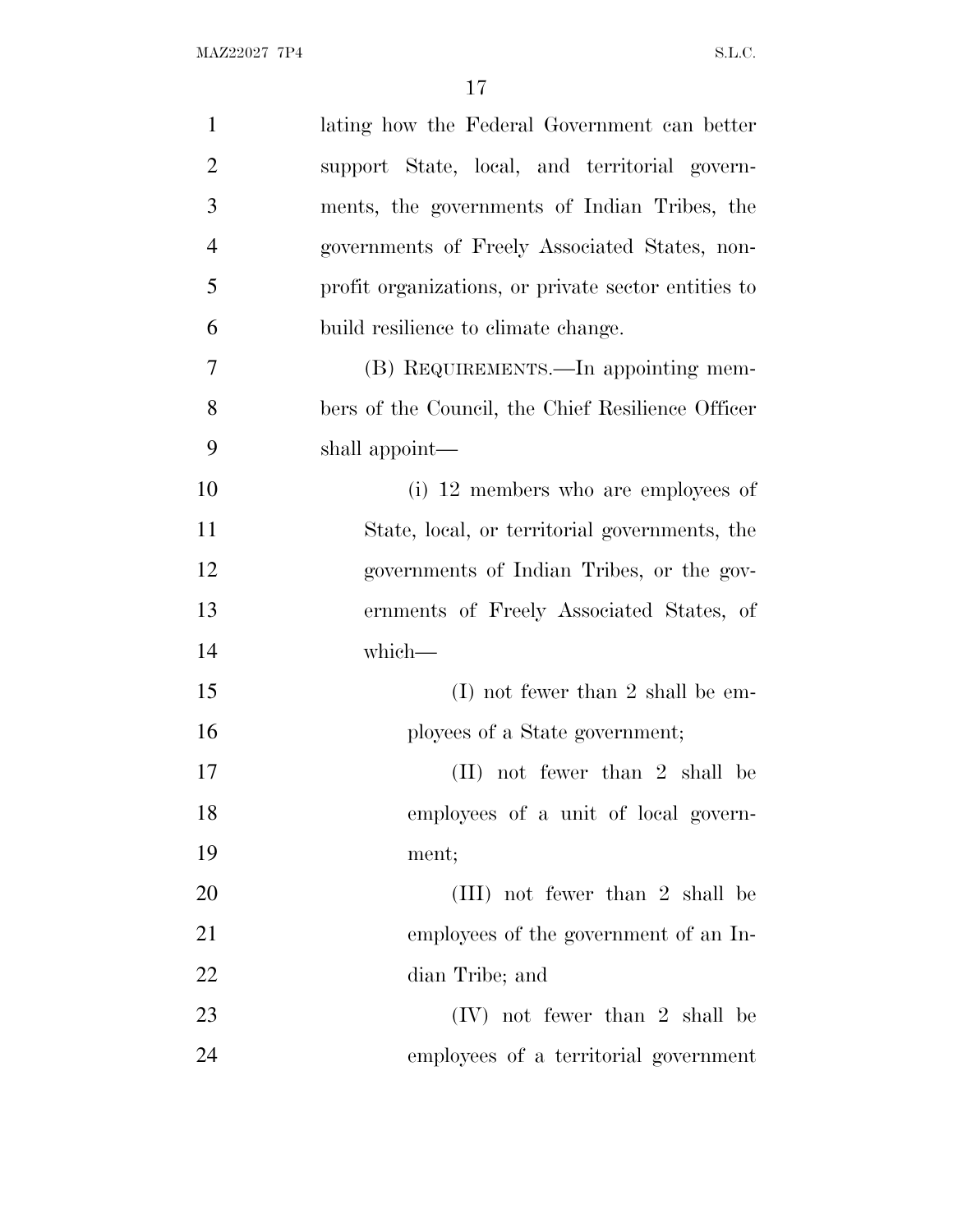| $\mathbf{1}$   | or the government of a Freely Associ-           |
|----------------|-------------------------------------------------|
| $\overline{2}$ | ated State; and                                 |
| 3              | (ii) 8 members who represent non-               |
| $\overline{4}$ | governmental organizations and the private      |
| 5              | sector, of which—                               |
| 6              | $(I)$ 3 shall represent nongovern-              |
| $\overline{7}$ | mental organizations;                           |
| 8              | (II) 3 shall represent the private              |
| 9              | sector; and                                     |
| 10             | (III) 2 shall represent academic                |
| 11             | institutions.                                   |
| 12             | (C) SELECTION.—To the maximum extent            |
| 13             | practicable, the Chief Resilience Officer shall |
| 14             | seek to select members of the Council who—      |
| 15             | (i) possess first-hand, lived experience        |
| 16             | of climate vulnerability in the United          |
| 17             | States, including direct experience working     |
| 18             | with, or as members of, frontline commu-        |
| 19             | nities; and                                     |
| 20             | (ii) represent a diversity of—                  |
| 21             | (I) perspectives;                               |
| 22             | (II) demographics;                              |
| 23             | (III) geographies;                              |
| 24             | (IV) political affiliations; and                |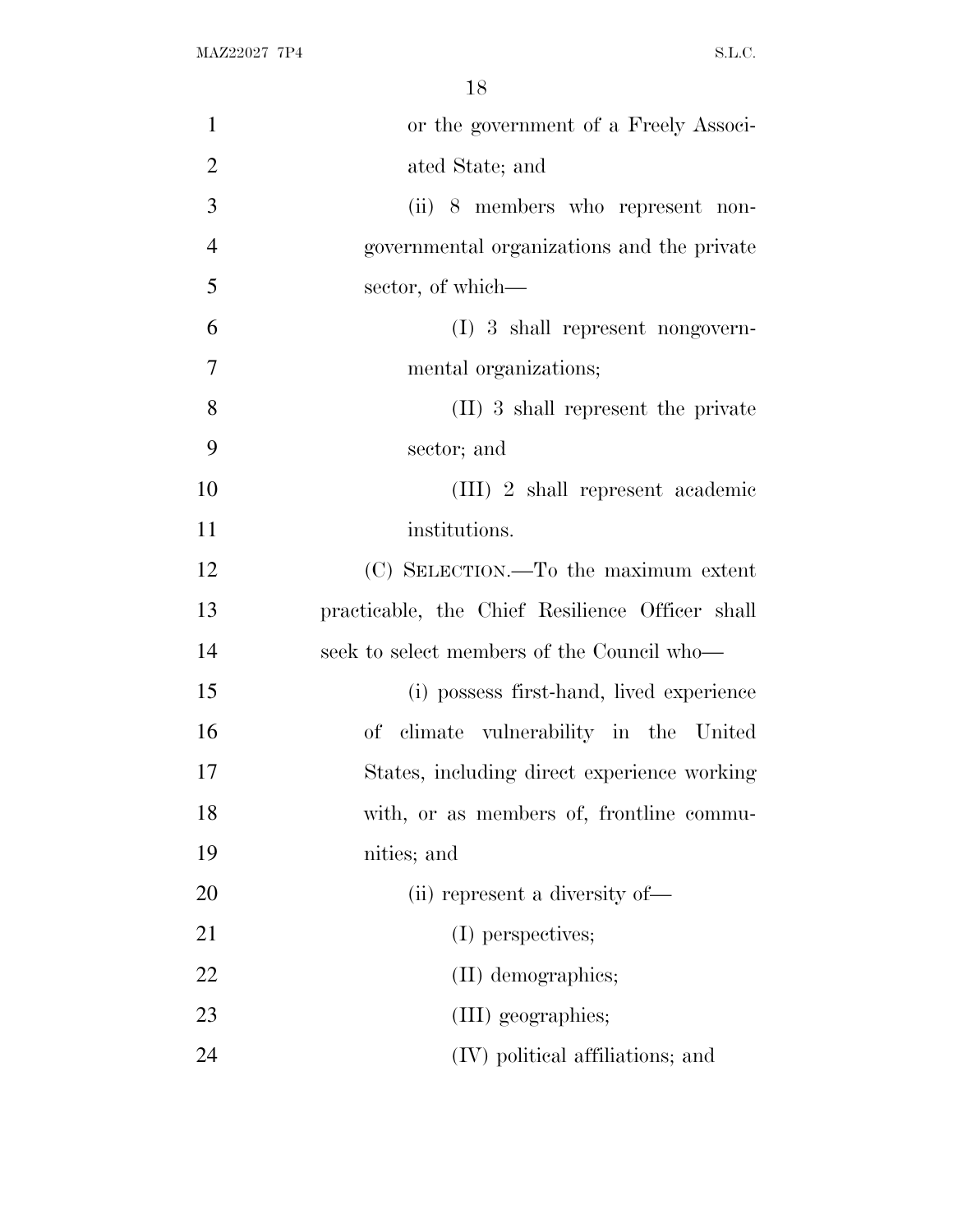| $\mathbf{1}$   | (V) institution sizes, including                           |
|----------------|------------------------------------------------------------|
| $\overline{2}$ | representatives of both small and                          |
| 3              | large units of government and busi-                        |
| $\overline{4}$ | nesses.                                                    |
| 5              | (D) TERM.—Members appointed to the                         |
| 6              | Council shall serve a single term of not more              |
| $\tau$         | than 3 years, except that—                                 |
| 8              | (i) of the initial members appointed to                    |
| 9              | the Council, the Chief Resilience Officer                  |
| 10             | shall appoint—                                             |
| 11             | $(I)$ <sup>1</sup> / <sub>2</sub> of the members to serve  |
| 12             | for a term of 18 months; and                               |
| 13             | $(II)$ <sup>1</sup> / <sub>2</sub> of the members to serve |
| 14             | a term of 3 years; and                                     |
| 15             | (ii) the Chief Resilience Officer may                      |
| 16             | extend the term of any member of the                       |
| 17             | Council by a period of not more than 1                     |
| 18             | year on a one-time basis, if the Chief Re-                 |
| 19             | silience Officer determines it necessary to                |
| 20             | support the work of the Council.                           |
| 21             | (E) VACANCIES.—                                            |
| 22             | (i) IN GENERAL.—A vacancy in the                           |
| 23             | Council shall be filled in the same manner                 |
| 24             | in which the original selection was made.                  |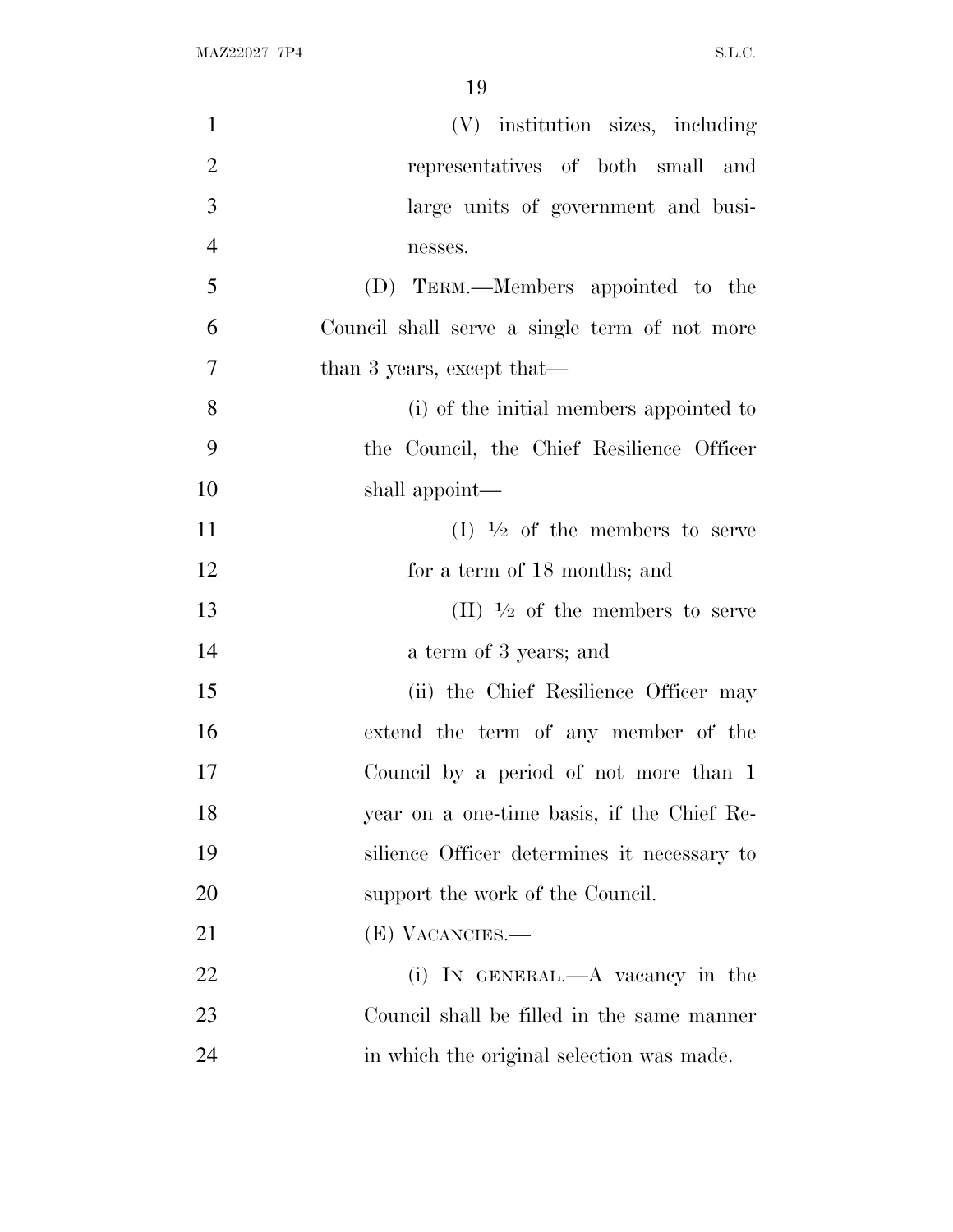MAZ22027 7P4 S.L.C.

| $\mathbf{1}$   | (ii) APPOINTMENT OF NEW MEM-                                |
|----------------|-------------------------------------------------------------|
| $\overline{2}$ | BERS.—After the expiration of the term                      |
| 3              | for which a member of the Council is ap-                    |
| $\overline{4}$ | pointed, the member may continue to serve                   |
| 5              | until a successor is appointed.                             |
| 6              | (f) MEETINGS.—                                              |
| 7              | (1) IN GENERAL.—The Council shall meet not                  |
| 8              | less frequently than once every 180 days.                   |
| 9              | (2) QUORUM.— $\frac{3}{4}$ of the members of the Coun-      |
| 10             | cil shall constitute a quorum of the Council.               |
| 11             | (3) REMOTE PARTICIPATION.—A member of the                   |
| 12             | Council may participate in a meeting of the Council         |
| 13             | through teleconference or similar means.                    |
| 14             | $(g)$ APPLICABILITY OF FACA.—Section 14 of the              |
| 15             | Federal Advisory Committee Act (5 U.S.C. App.) shall not    |
| 16             | apply to the Council.                                       |
| 17             | SEC. 5. NATIONAL CLIMATE ADAPTATION AND RESILIENCE          |
| 18             | <b>OPERATIONS REPORT.</b>                                   |
| 19             | Not later than 16 months after the date of enactment        |
| 20             | of this Act, and every 3 years thereafter, the Chief Resil- |
| 21             | ience Officer and the Working Groups shall jointly submit   |
| 22             | to the President and Congress a National Climate Adapta-    |
| 23             | tion and Resilience Operations Report that includes—        |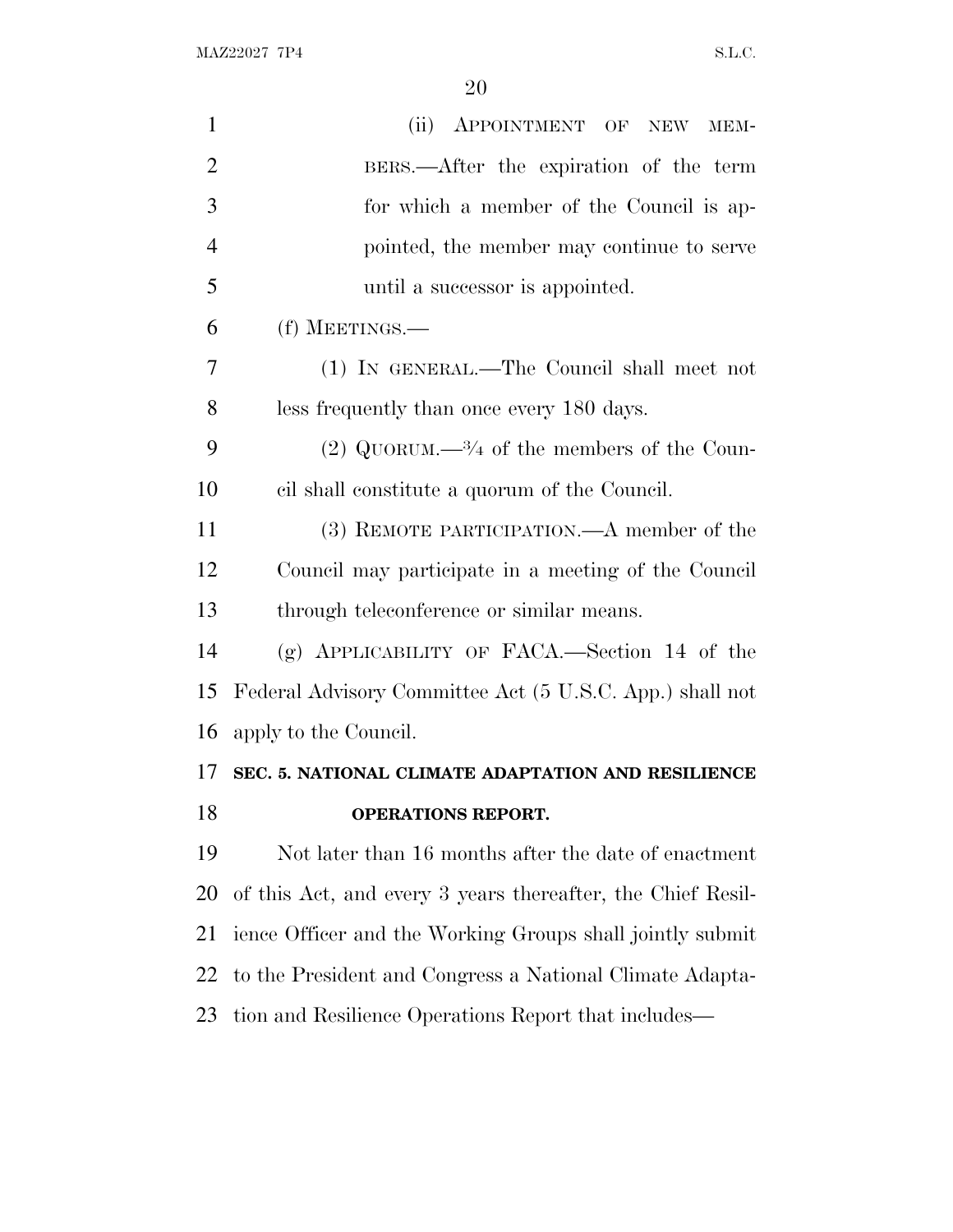| $\mathbf{1}$   | (1) a summary of the existing climate resilience    |
|----------------|-----------------------------------------------------|
| $\overline{2}$ | operations of each represented agency that in-      |
| 3              | cludes—                                             |
| $\overline{4}$ | (A) the roles and responsibilities of each          |
| 5              | represented agency in building national resil-      |
| 6              | ience to the climate vulnerabilities described in   |
| 7              | the National Climate Assessment or other anal-      |
| 8              | yses relevant to each represented agency;           |
| 9              | (B) the major findings and conclusions              |
| 10             | from climate adaptation plans or risk or vulner-    |
| 11             | ability assessments prepared by each rep-           |
| 12             | resented agency;                                    |
| 13             | (C) the mechanisms by which each rep-               |
| 14             | resented agency supports the resilience efforts     |
| 15             | of non-Federal partners, such as by providing       |
| 16             | funding, resources, and technical assistance;       |
| 17             | and                                                 |
| 18             | (D) an assessment of how each represented           |
| 19             | agency is working to ensure equitable adapta-       |
| 20             | tion outcomes; and                                  |
| 21             | $(2)$ a cross-agency analysis of the resilience op- |
| 22             | erations identified under paragraph (1) that—       |
| 23             | $(A)$ identifies—                                   |
| 24             | (i) the challenges, barriers, or dis-               |
| 25             | incentives for the Federal Government to            |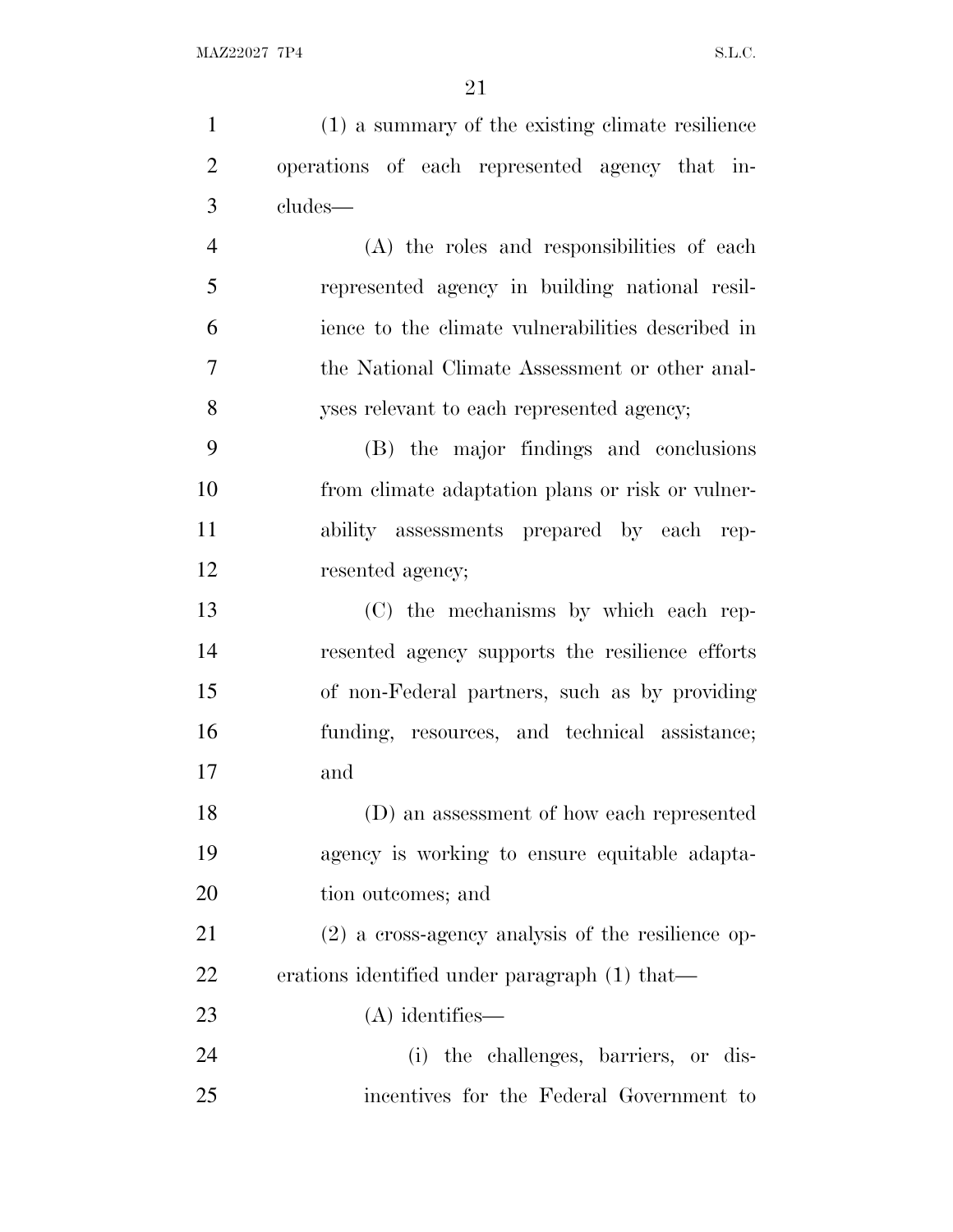| $\mathbf{1}$   | build resilience to climate change in the      |
|----------------|------------------------------------------------|
| $\overline{2}$ | United States;                                 |
| 3              | (ii) the inconsistencies in goals, prior-      |
| $\overline{4}$ | ities, or strategies underlying climate resil- |
| 5              | ience operations and policy across rep-        |
| 6              | resented agencies that may inhibit effective   |
| $\overline{7}$ | interagency coordination to support na-        |
| 8              | tional climate resilience, including—          |
| 9              | (I) the areas of necessary dif-                |
| 10             | ferences in those goals, priorities, or        |
| 11             | strategies; and                                |
| 12             | (II) the justifications for those              |
| 13             | inconsistencies;                               |
| 14             | (iii) areas of overlap or redundant use        |
| 15             | of resources between or among represented      |
| 16             | agencies, including recommendations to         |
| 17             | eliminate any unnecessary or unintentional     |
| 18             | redundancy;                                    |
| 19             | (iv) gaps or deficiencies in resilience        |
| 20             | operations and policy that need to be ad-      |
| 21             | dressed in the context of the Strategy;        |
| 22             | (v) opportunities for greater collabora-       |
| 23             | tion between or among represented agen-        |
| 24             | cies to improve Federal Government resil-      |
| 25             | ience operations and policy; and               |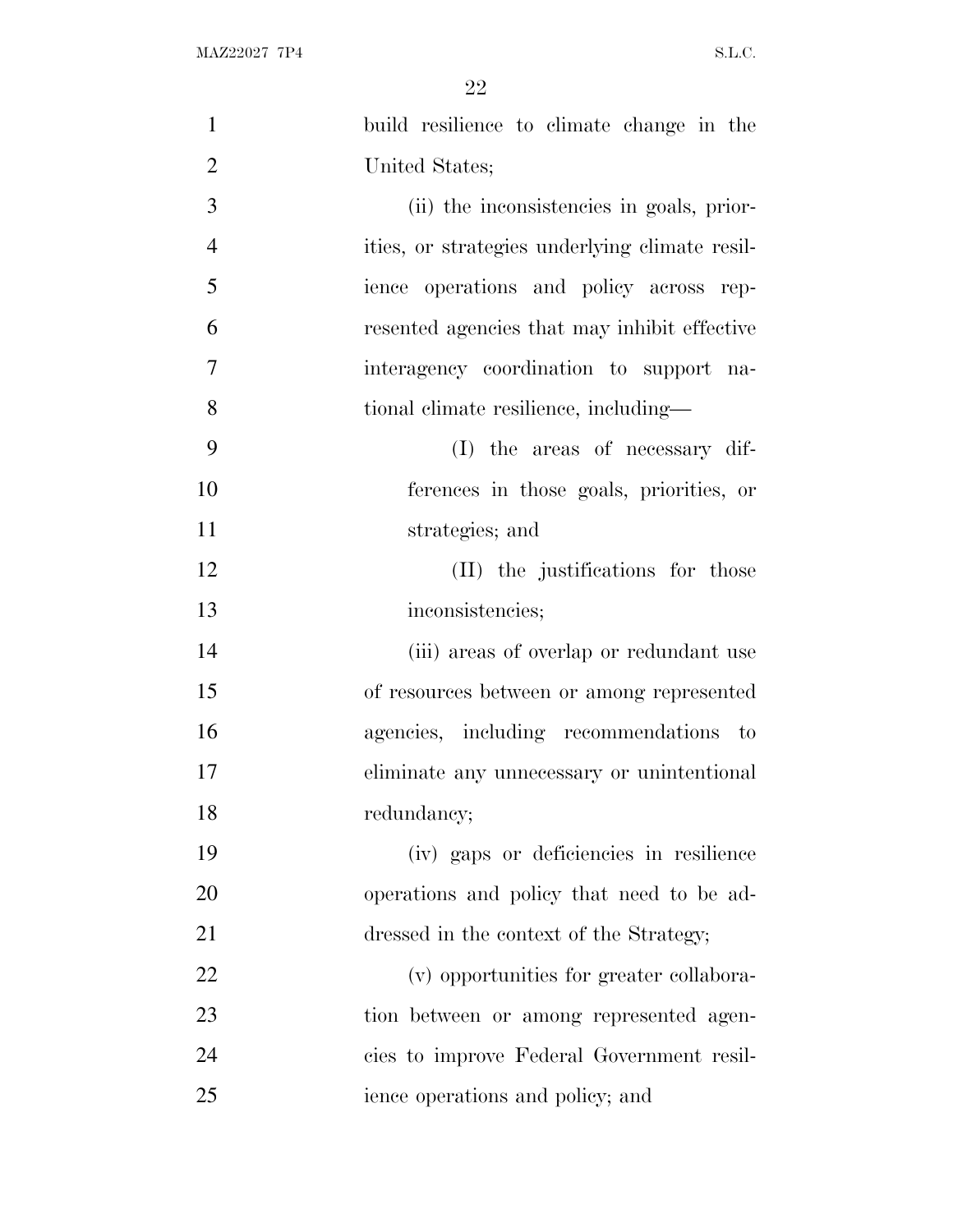| $\mathbf{1}$   | (vi) opportunities for greater collabo-             |
|----------------|-----------------------------------------------------|
| $\overline{2}$ | ration between the Federal Government               |
| 3              | and non-Federal partners to build local-            |
| $\overline{4}$ | level adaptive capacity and resilience; and         |
| 5              | (B) includes a review and summary of all            |
| 6              | available Federal funding from represented          |
| 7              | agencies that is specifically allocated for climate |
| 8              | adaptation activities to be undertaken by non-      |
| 9              | Federal partners, including—                        |
| 10             | (i) a summary of Federal funding                    |
| 11             | available in appropriations accounts and            |
| 12             | subaccounts;                                        |
| 13             | (ii) disparities between the supply and             |
| 14             | demand for adaptation funding available to          |
| 15             | non-Federal partners; and                           |
| 16             | (iii) existing mechanisms to ensure                 |
| 17             | Federal funding allocations are being di-           |
| 18             | rected to frontline communities with the            |
| 19             | greatest level of vulnerability.                    |
| 20             | SEC. 6. NATIONAL CLIMATE ADAPTATION AND RESILIENCE  |
| 21             | STRATEGY.                                           |
| 22             | (a) STRATEGY.—                                      |
| 23             | (1) IN GENERAL.—Not later than 2 years after        |
| 24             | the date of enactment of this Act, the Chief Resil- |
| 25             | ience Officer and the Working Groups shall jointly  |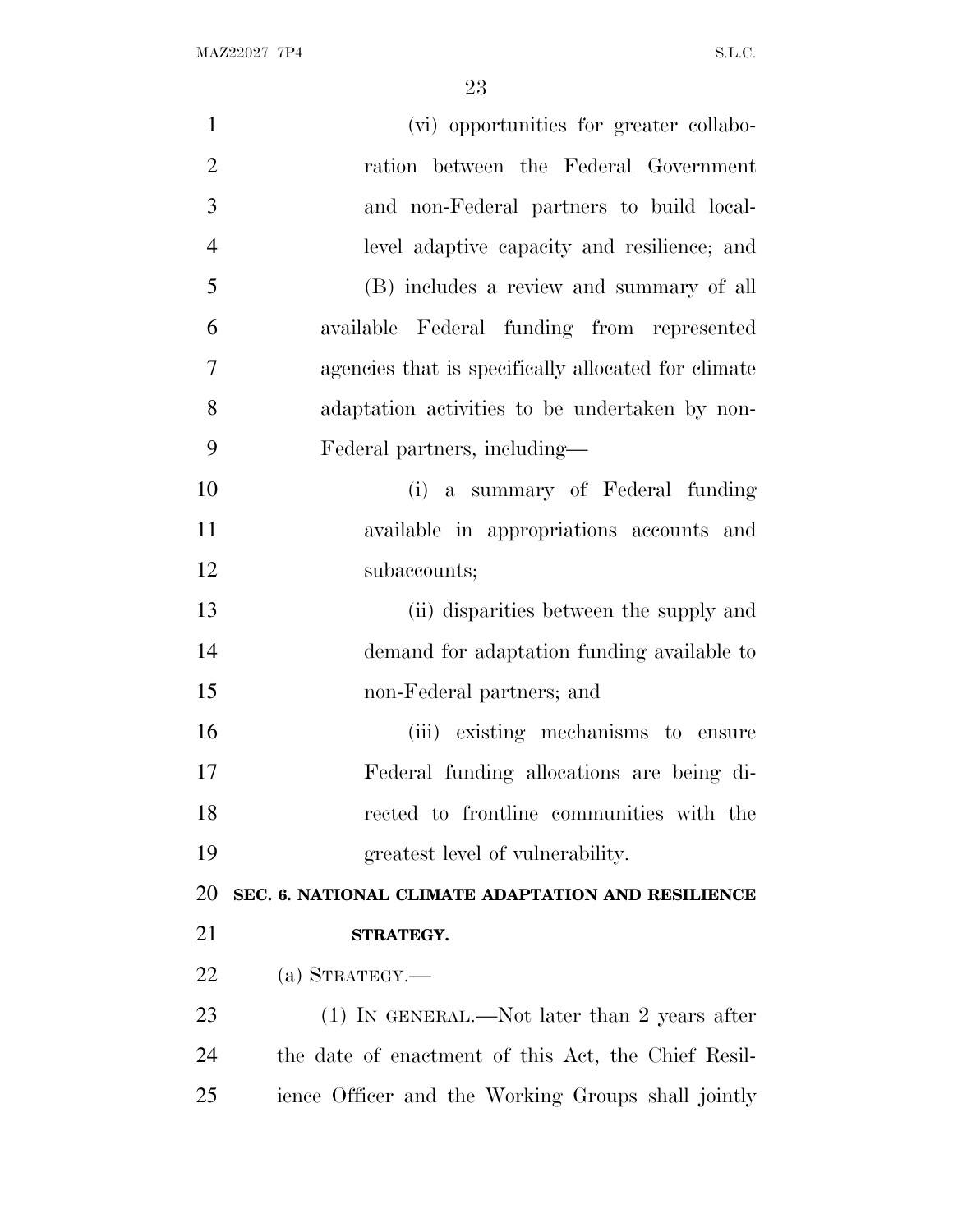| $\mathbf{1}$   | submit to the President and Congress a National       |
|----------------|-------------------------------------------------------|
| $\overline{2}$ | Climate Adaptation and Resilience Strategy.           |
| 3              | $(2)$ UPDATES.—Not later than the date that is        |
| $\overline{4}$ | 3 years after the date on which the Chief Resilience  |
| 5              | Officer and the Working Groups jointly submit the     |
| 6              | Strategy to the President and Congress under para-    |
| 7              | graph $(1)$ , and every 3 years thereafter, the Chief |
| 8              | Resilience Officer and the Working Groups shall       |
| 9              | jointly submit an updated version of the Strategy to  |
| 10             | the President and Congress to account for—            |
| 11             | (A) new science related to climate change,            |
| 12             | resilience, and adaptation;                           |
| 13             | (B) relevant changes in Federal Govern-               |
| 14             | ment structure, congressional authorities, or ap-     |
| 15             | propriations; and                                     |
| 16             | (C) any other necessary improvements or               |
| 17             | changes identified by the Chief Resilience Offi-      |
| 18             | cer.                                                  |
| 19             | (3) PURPOSE AND SCOPE.—The Strategy shall             |
| 20             | describe strategies for the Federal Government, in    |
| 21             | partnership with non-Federal partners, to address     |
| 22             | the vulnerabilities of the United States to climate   |
| 23             | change described in the National Climate Assess-      |
| 24             | ment or other relevant analyses identified by the     |
| 25             | Chief Resilience Officer to ensure that—              |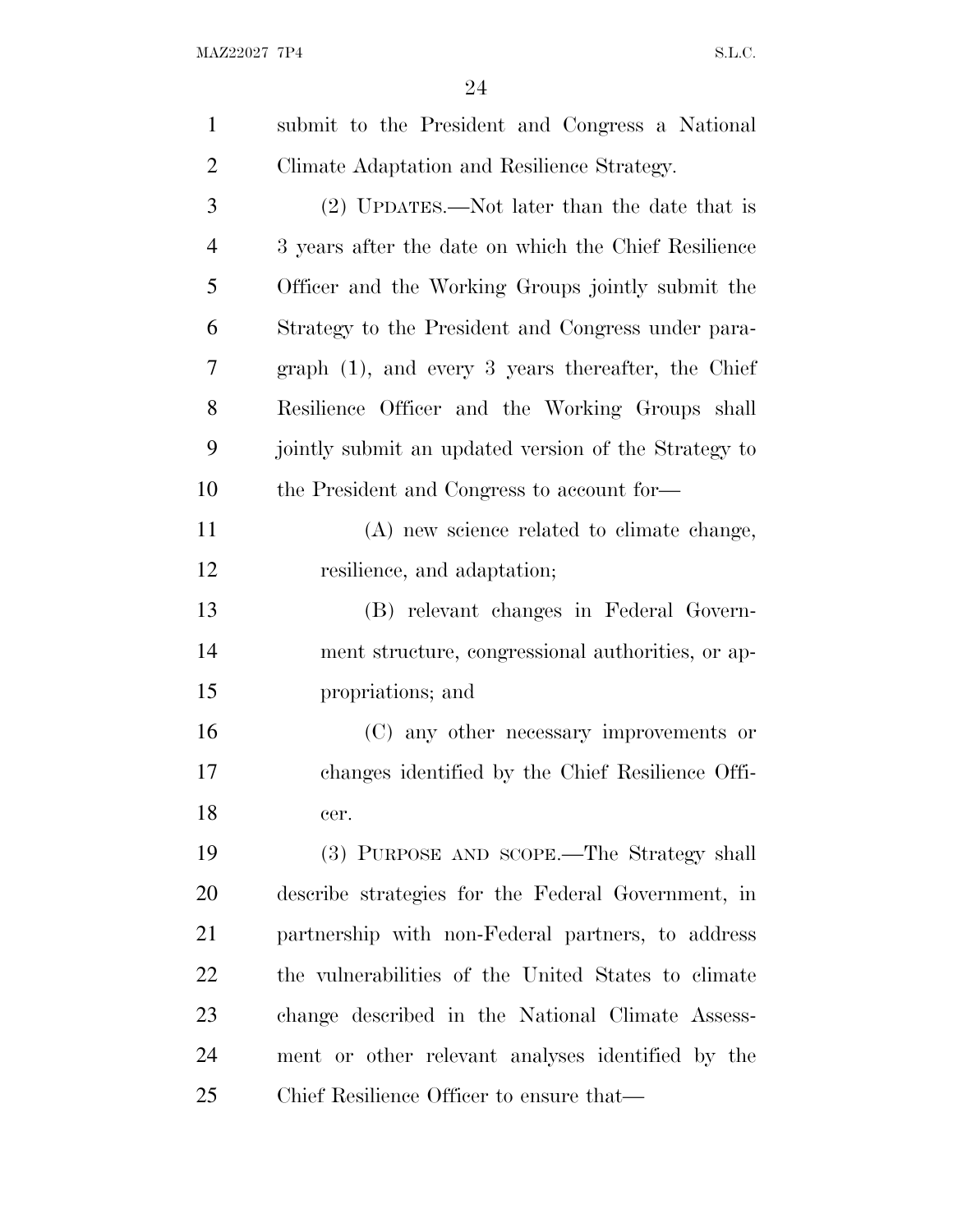| $\mathbf{1}$   | (A) the United States has an overarching      |
|----------------|-----------------------------------------------|
| $\overline{2}$ | strategic vision to respond to climate change |
| 3              | $that-$                                       |
| $\overline{4}$ | (i) identifies national climate resil-        |
| 5              | ience goals and guides national climate ad-   |
| 6              | aptation efforts;                             |
| 7              | (ii) facilitates the incorporation of the     |
| 8              | climate resilience goals identified under     |
| 9              | clause (i) into relevant national programs,   |
| 10             | operations, and strategies;                   |
| 11             | (iii) develops proactive, long-term, sce-     |
| 12             | nario-based strategies to plan for and re-    |
| 13             | spond to current and future climate im-       |
| 14             | pacts to human communities, natural re-       |
| 15             | sources and public land, and infrastructure   |
| 16             | and other physical assets;                    |
| 17             | (iv) emphasizes forward-thinking ad-          |
| 18             | aptation strategies that seek to overcome     |
| 19             | repeated climate impacts to vulnerable sys-   |
| 20             | tems and communities;                         |
| 21             | (v) prioritizes climate resilience efforts    |
| 22             | support the most vulnerable human<br>to       |
| 23             | communities and the most urgent national      |
| 24             | resilience challenges, as determined by the   |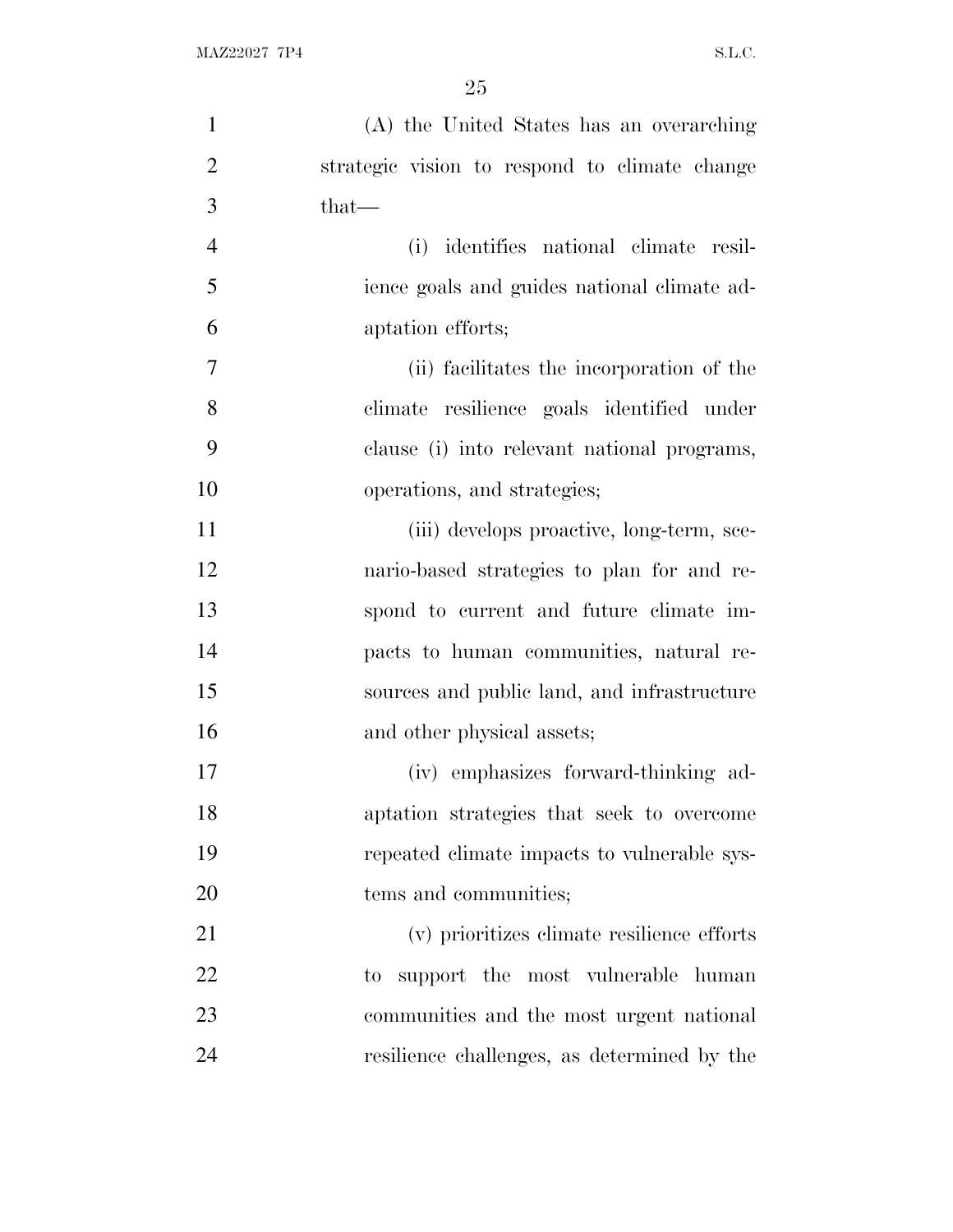| $\mathbf{1}$   | Chief Resilience Officer in consultation             |
|----------------|------------------------------------------------------|
| $\overline{2}$ | with the Working Groups;                             |
| 3              | (vi) avoids unnecessary redundancies                 |
| $\overline{4}$ | and inefficiencies in the national planning          |
| 5              | for and response to climate change; and              |
| 6              | (vii) recognizes the vulnerability of                |
| 7              | natural systems to climate change and un-            |
| 8              | derscores the importance of promoting eco-           |
| 9              | system resilience to preserve the intrinsic          |
| 10             | value of nature and support ecosystem                |
| 11             | services relied on by human beings;                  |
| 12             | (B) Federal investments in Federal and               |
| 13             | non-Federal infrastructure and assets promote        |
| 14             | climate resilience to the maximum extent prac-       |
| 15             | ticable; and                                         |
| 16             | (C) the adaptive capacity and resilience of          |
| 17             | State, local, and territorial governments, gov-      |
| 18             | ernments of Indian Tribes, and governments of        |
| 19             | Freely Associated States are maximized to the        |
| 20             | maximum extent practicable.                          |
| 21             | (4) COUNCIL RECOMMENDATIONS. - In devel-             |
| <u>22</u>      | oping the Strategy, the Chief Resilience Officer and |
| 23             | Working Groups shall consider the recommendations    |
| 24             | of the Council.                                      |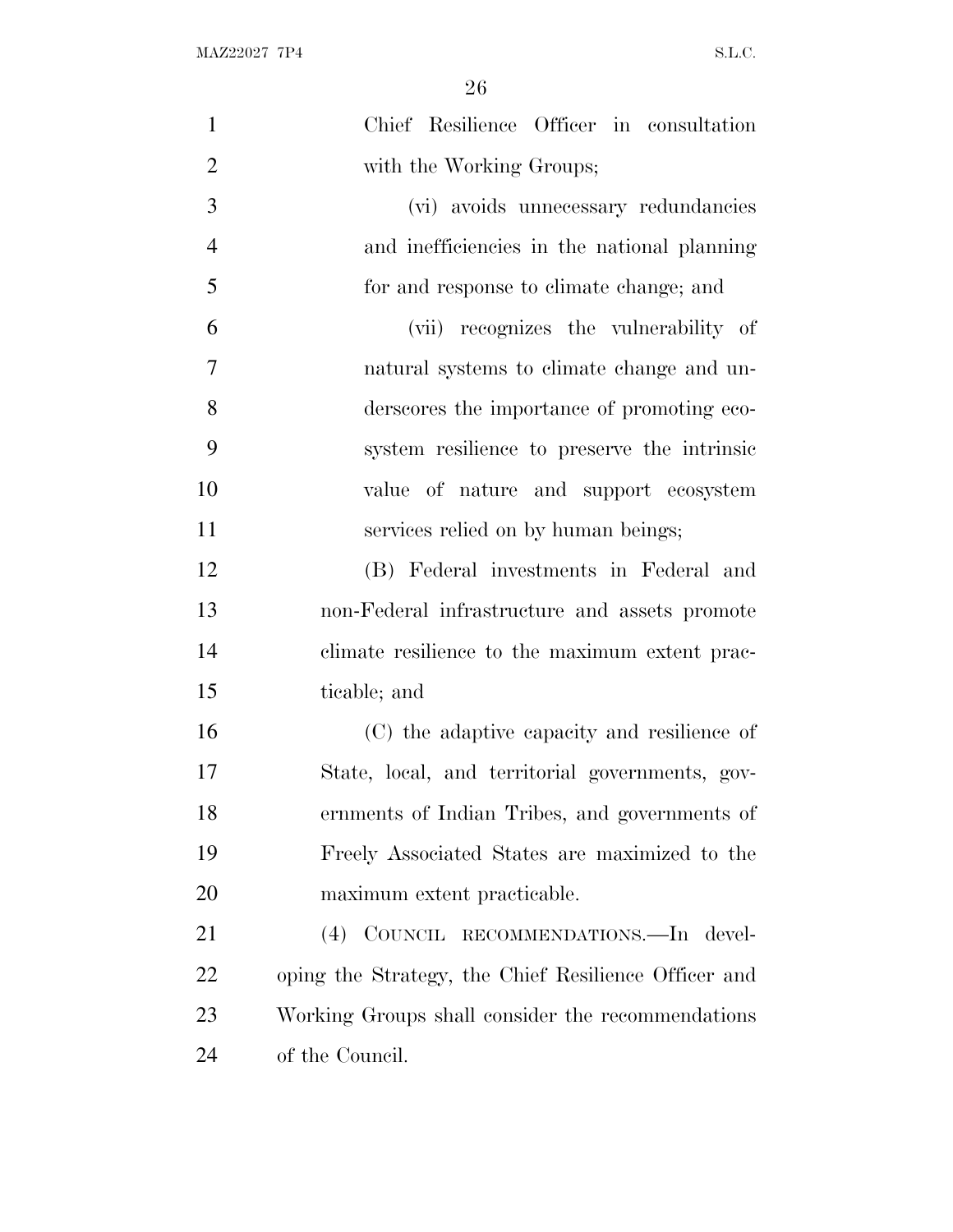| $\mathbf{1}$   | (5) INCLUSIONS.—In addition to the over-           |
|----------------|----------------------------------------------------|
| $\overline{2}$ | arching strategies developed in accordance with    |
| 3              | paragraph (3), the Strategy shall include the fol- |
| $\overline{4}$ | lowing:                                            |
| 5              | (A) DIRECT FEDERAL GOVERNMENT RE-                  |
| 6              | SPONSE TO CLIMATE CHANGE.-                         |
| $\overline{7}$ | (i) Strategies to address the limita-              |
| 8              | tions, redundancies, and opportunities for         |
| 9              | improved resilience operations of the Fed-         |
| 10             | eral Government that are identified in the         |
| 11             | Operations Report.                                 |
| 12             | (ii) Strategies to better prepare the              |
| 13             | United States for the adverse impacts ex-          |
| 14             | perienced or anticipated to be experienced         |
| 15             | as a result of-                                    |
| 16             | (I) rapid-onset climate hazards;                   |
| 17             | (II) slow-onset climate hazards;                   |
| 18             | (III) compound climate hazards;                    |
| 19             | and                                                |
| 20             | (IV) cascading climate hazards.                    |
| 21             | (iii) 1 or more strategies to educate,             |
| 22             | engage, or develop the skills of the work-         |
| 23             | force of the represented agencies with re-         |
| 24             | spect to topics related to climate change          |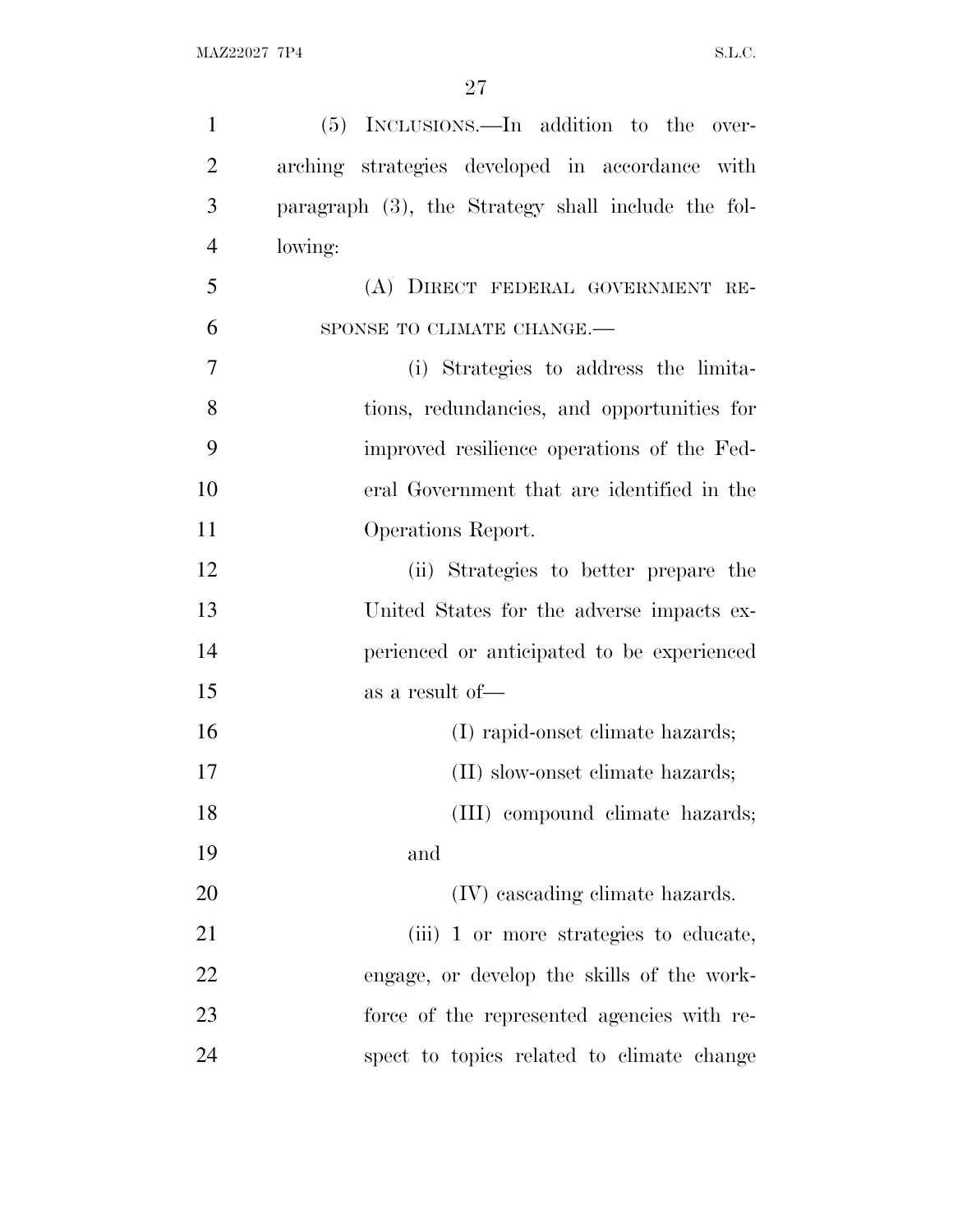| $\mathbf{1}$   | vulnerability and resilience to promote ef-  |
|----------------|----------------------------------------------|
| $\overline{2}$ | fective Federal resilience operations.       |
| 3              | (iv) An identification of opportunities      |
| $\overline{4}$ | and appropriate circumstances for rep-       |
| 5              | resented agencies to better utilize natural  |
| 6              | infrastructure as an adaptation strategy.    |
| 7              | (B) SUPPORT OF NON-FEDERAL PART-             |
| 8              | NERS' RESPONSE TO CLIMATE CHANGE.-           |
| 9              | $(i)$ 1 or more strategies for rep-          |
| 10             | resented agencies to better collaborate and  |
| 11             | work directly with non-Federal partners to   |
| 12             | increase the resilience and adaptive capac-  |
| 13             | ity of State, local, and territorial govern- |
| 14             | ments, the governments of Indian Tribes,     |
| 15             | the governments of Freely Associated         |
| 16             | States, and other non-Federal partners.      |
| 17             | (ii) 1 or more strategies to educate         |
| 18             | non-Federal partners about the availability  |
| 19             | of Federal funding opportunities identified  |
| 20             | in the Operations Report under section       |
| 21             | $5(2)(B)$ , including the development of a   |
| 22             | centralized, cross-agency portal that allows |
| 23             | non-Federal partners to easily identify and  |
| 24             | apply for appropriate Federal funding op-    |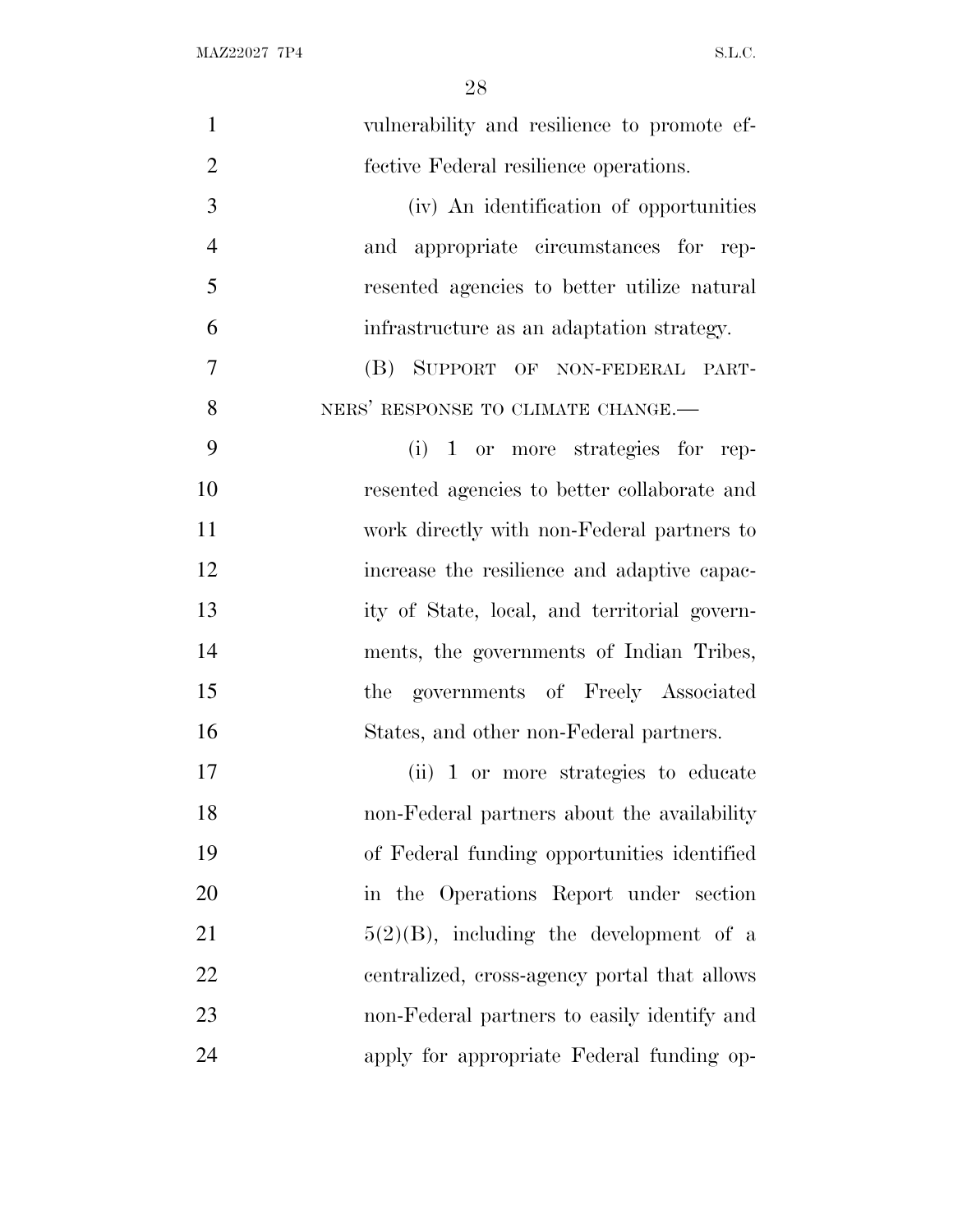portunities for the specific resilience needs 2 of those non-Federal partners. (iii) 1 or more strategies to clarify, simplify, and harmonize the planning re-

 quirements and application processes for State, local, and territorial governments, the governments of Indian Tribes, and the governments of Freely Associated States to access Federal funds for climate adapta- tion and resilience efforts across rep-11 resented agencies.

 (iv) 1 or more strategies to identify under-resourced communities and commu- nities with low adaptive capacity and resil- ience and to directly support those commu- nities in applying for Federal funds for cli-mate adaptation and resilience efforts.

 (v) 1 or more strategies to support the retreat or relocation of human commu- nities in areas that are at increasing risk from climate change, in particular from slow-onset climate hazards, including strat- egies to better manage equitable property buyouts, managed retreat, or relocation op-tions for communities in those areas.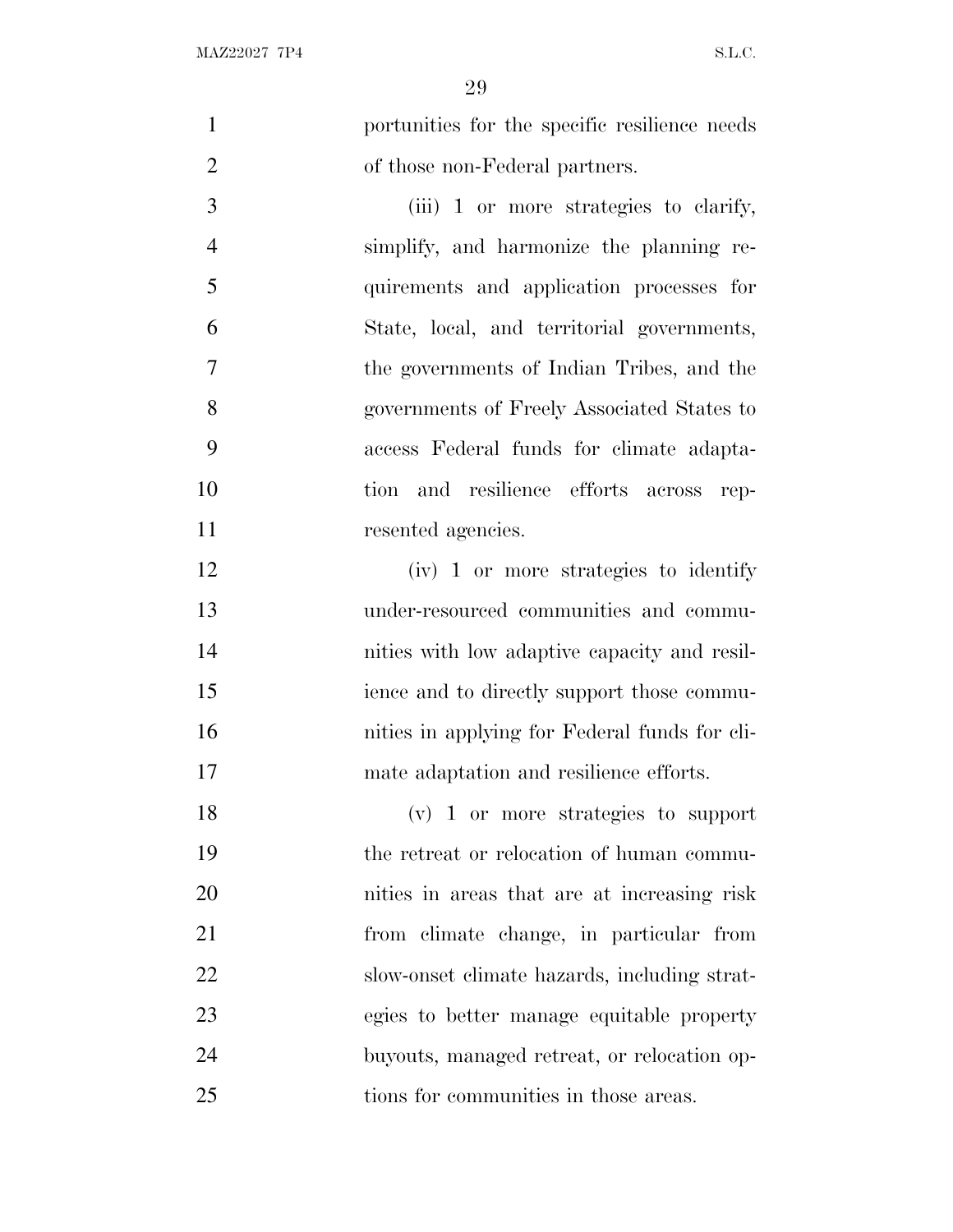| $\mathbf{1}$   | (C) CLIMATE INFORMATION.—                    |
|----------------|----------------------------------------------|
| $\overline{2}$ | (i) 1 or more strategies to increase         |
| 3              | the accessibility and utility of climate in- |
| $\overline{4}$ | formation that is produced, published, or    |
| 5              | hosted by the Federal Government, includ-    |
| 6              | ing strategies to better collaborate across  |
| $\overline{7}$ | the represented agencies and work with       |
| 8              | non-Federal partners—                        |
| 9              | (I) to provide the high-quality, lo-         |
| 10             | cally relevant climate information and,      |
| 11             | where practicable and useful, trans-         |
| 12             | parent and replicable downscaled cli-        |
| 13             | mate projections that are necessary to       |
| 14             | support local-level adaptation efforts;      |
| 15             | (II) to establish improved meth-             |
| 16             | ods of communicating climate risk            |
| 17             | and other relevant climate informa-          |
| 18             | tion;                                        |
| 19             | (III) to better educate non-Fed-             |
| 20             | eral partners about the available re-        |
| 21             | sources for climate information; and         |
| 22             | (IV) to assist non-Federal part-             |
| 23             | ners in selecting and using appro-           |
| 24             | priate climate information or related        |
| 25             | tools.                                       |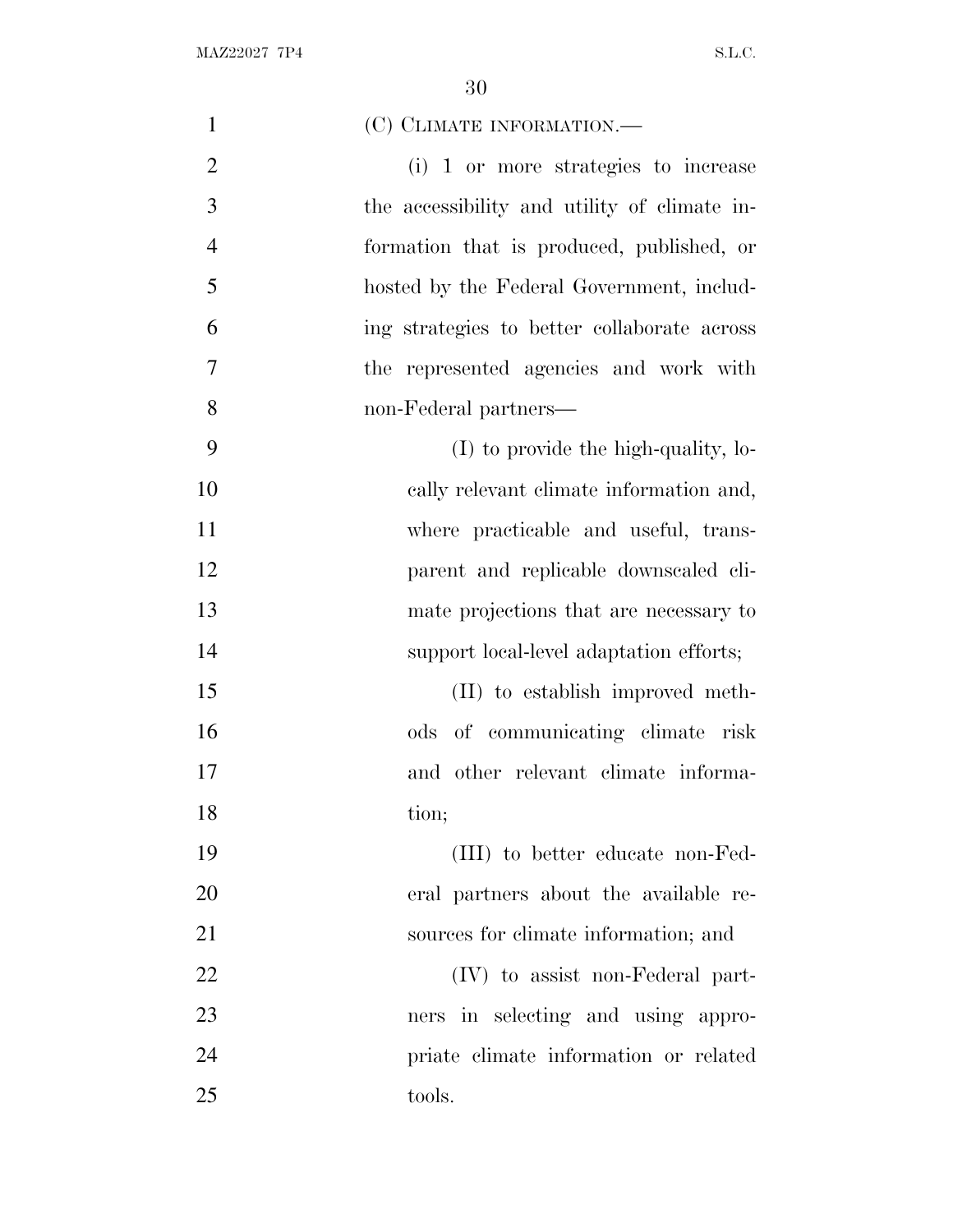| $\mathbf{1}$   | (ii) Standardized procedures to syn-              |
|----------------|---------------------------------------------------|
| $\overline{2}$ | the size, align, and update climate informa-      |
| 3              | tion produced, published, or hosted by the        |
| $\overline{4}$ | Federal Government to create arrays of            |
| 5              | standardized national, regional, and, where       |
| 6              | applicable, local climate information for         |
| $\overline{7}$ | adaptation planning.                              |
| 8              | (iii) An assessment of the necessity              |
| 9              | and utility of developing or improving a          |
| 10             | centralized clearinghouse and dedicated           |
| 11             | Federal program for climate information to        |
| 12             | better provide climate information to end         |
| 13             | users.                                            |
| 14             | (iv) 1 or more strategies to develop              |
| 15             | the centralized clearinghouse or dedicated        |
| 16             | Federal program described in clause (iii),        |
| 17             | if such an effort is determined to be nec-        |
| 18             | essary by the Chief Resilience Officer.           |
| 19             | (D) RESILIENCE METRICS AND INDICA-                |
| 20             | TORS.—At the discretion of the Chief Resilience   |
| 21             | Officer, 1 or more strategies to develop or im-   |
| 22             | prove resilience metrics and indicators to assist |
| 23             | the Federal Government and non-Federal part-      |
| 24             | ners-                                             |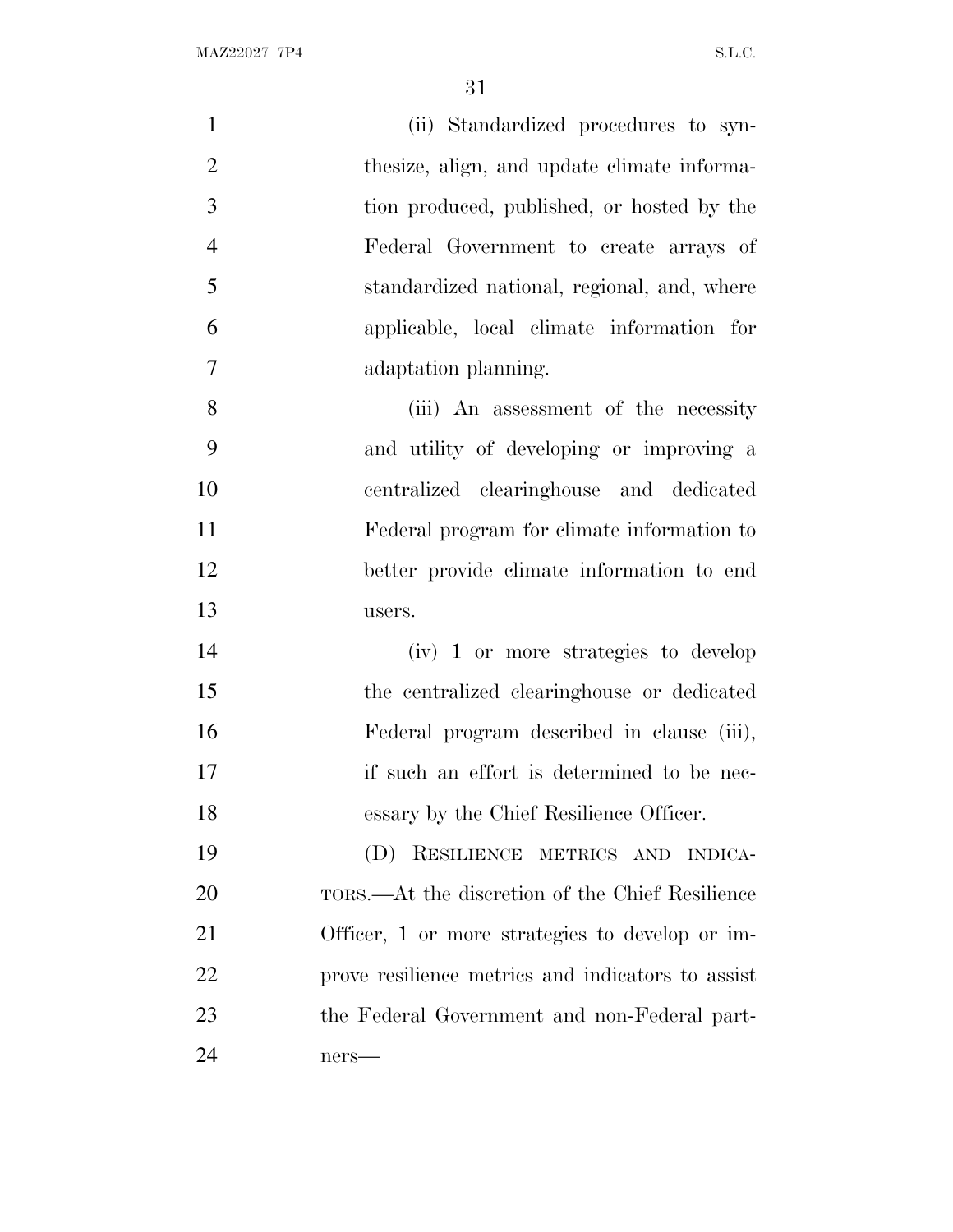| $\mathbf{1}$   | (i) to the maximum extent practicable,       |
|----------------|----------------------------------------------|
| $\overline{2}$ | to consistently measure the resilience of    |
| 3              | human communities, natural systems, and      |
| $\overline{4}$ | physical assets to climate change;           |
| 5              | (ii) to set baselines and targets to         |
| 6              | measurably increase climate resilience over  |
| $\overline{7}$ | time; and                                    |
| 8              | (iii) to better monitor and assess the       |
| 9              | effectiveness of various resilience-building |
| 10             | activities after implementation.             |
| 11             | (E) FUNDING CLIMATE ADAPTATION.-             |
| 12             | (i) 1 or more strategies to help             |
| 13             | prioritize Federal funding expenditures for  |
| 14             | adaptation and resilience in consideration   |
| 15             | of the greatest vulnerabilities.             |
| 16             | (ii) 1 or more strategies to create fi-      |
| 17             | nancial incentives for adaptation and resil- |
| 18             | ience efforts.                               |
| 19             | (iii) A review of the cost-benefit anal-     |
| 20             | ysis methodologies and discount rates used   |
| 21             | by represented agencies for all Federal in-  |
| 22             | vestments, including a review of the impli-  |
| 23             | cations of those methodologies and dis-      |
| 24             | count rates for climate adaptation and re-   |
| 25             | silience.                                    |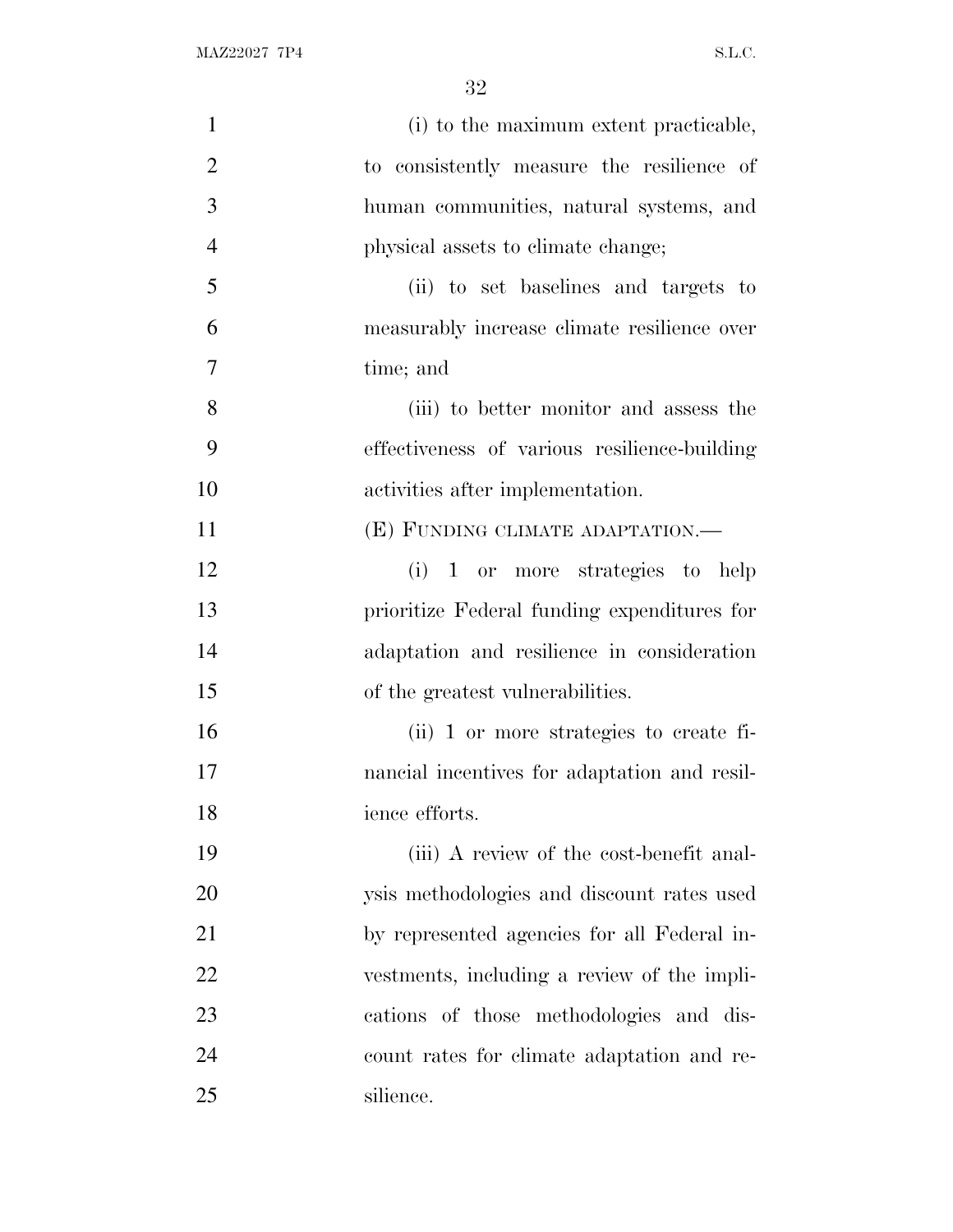| $\mathbf{1}$   | (iv) Recommendations to improve the           |
|----------------|-----------------------------------------------|
| $\overline{2}$ | methodologies described in clause (iii) to    |
| 3              | reflect—                                      |
| $\overline{4}$ | (I) the added value of resilience             |
| 5              | planning and construction methodolo-          |
| 6              | gies over the lifetime of a project or        |
| $\tau$         | unit of infrastructure;                       |
| 8              | (II) the benefits of natural infra-           |
| 9              | structure investments;                        |
| 10             | (III) the potential value of re-              |
| 11             | treat and relocation as adaptation so-        |
| 12             | lutions; and                                  |
| 13             | (IV) to what extent existing cost-            |
| 14             | benefit analysis methodologies lead to        |
| 15             | inequitable outcomes or outcomes that         |
| 16             | increase climate vulnerability.               |
| 17             | $(F)$ SOCIAL EQUITY.—                         |
| 18             | (i) Strategies to ensure that the costs,      |
| 19             | benefits, and risks resulting from climate    |
| 20             | resilience efforts, including funding alloca- |
| 21             | tions, the methodologies for determining      |
| 22             | funding allocations, and existing and fu-     |
| 23             | policies, are equitably distributed<br>ture   |
| 24             | among sectors of society, types of commu-     |
| 25             | nities, and geographies.                      |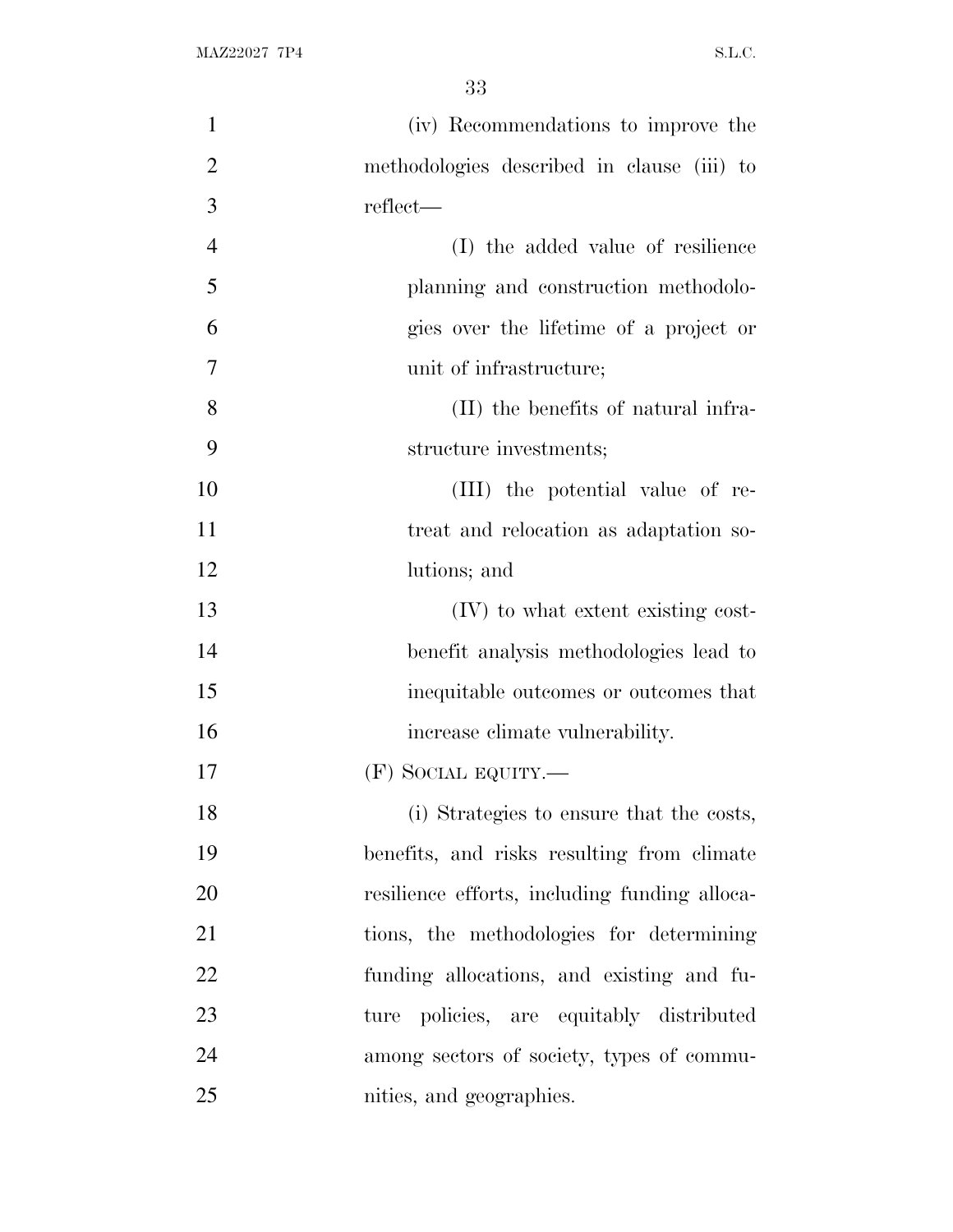| $\mathbf{1}$   | (ii) Strategies to ensure that federally                   |
|----------------|------------------------------------------------------------|
| $\overline{2}$ | supported climate resilience efforts are—                  |
| 3              | (I) designed in consultation with                          |
| $\overline{4}$ | the communities that will be affected                      |
| 5              | by those efforts; and                                      |
| 6              | (II) centered on the needs of                              |
| 7              | those communities.                                         |
| 8              | (iii) To the greatest extent prac-                         |
| 9              | ticable, 1 or more strategies to integrate                 |
| 10             | social equity considerations across all as-                |
| 11             | pects of the Strategy.                                     |
| 12             | (b) IMPLEMENTATION PLAN.—Concurrently with the             |
| 13             | Strategy and each update of the Strategy, the Chief Resil- |
| 14             | ience Officer and the Working Groups shall jointly submit  |
| 15             | to the President and Congress an Implementation Plan       |
|                | 16 that describes how represented agencies intend to carry |
|                | 17 out the Strategy, which shall include—                  |
| 18             | (1) a description of the roles and responsibil-            |
| 19             | ities of each represented agency in carrying out each      |
| 20             | element of the Strategy described in subsection (a);       |
| 21             | $(2)$ a plan to enter into such interagency agree-         |
| 22             | ments between and among represented agencies,              |
| 23             | partnerships with non-Federal entities, and other          |
| 24             | agreements for coordination between and among the          |
| 25             | Federal Government and non-Federal partners as             |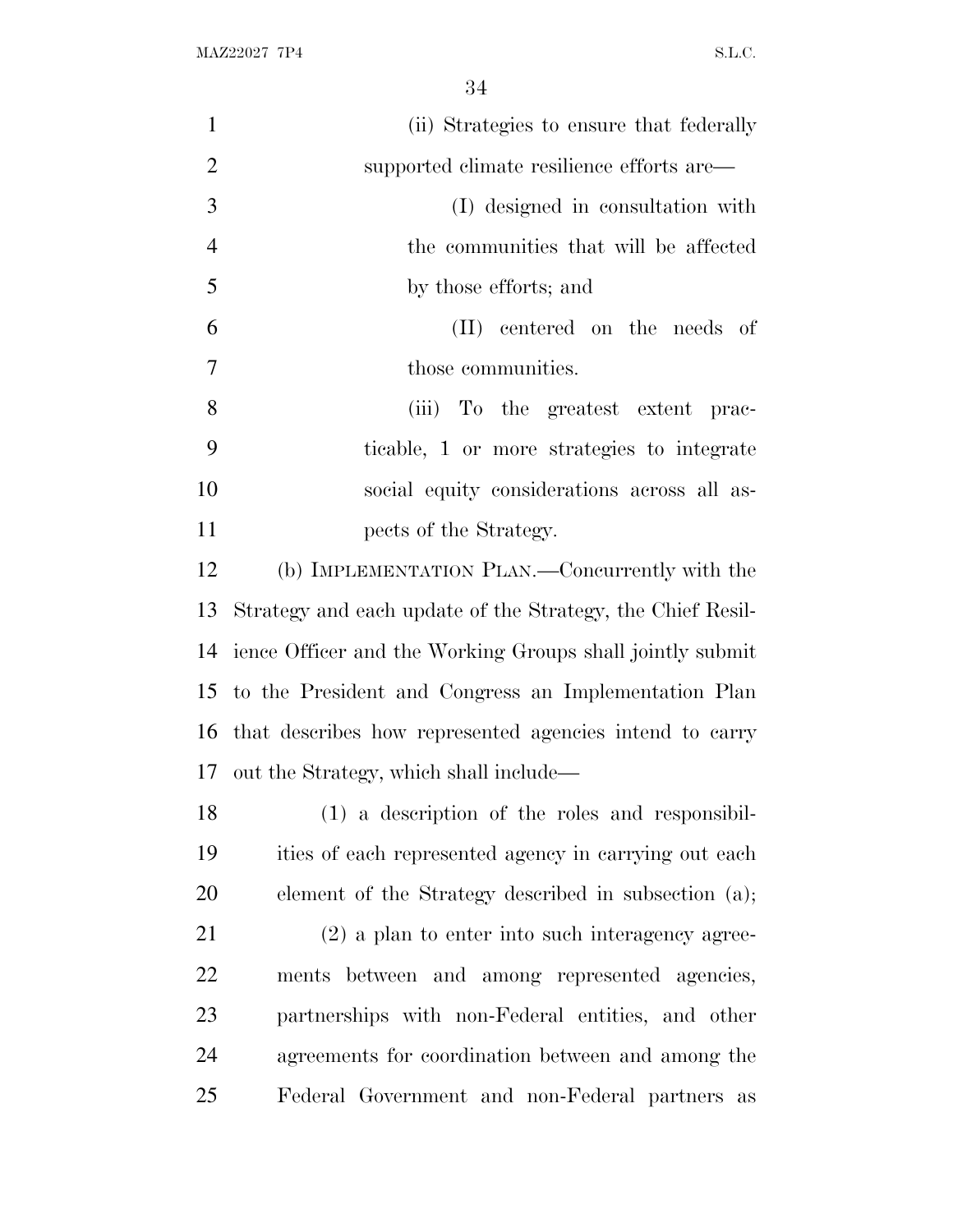| $\mathbf{1}$   | may be necessary to facilitate a unified national plan    |
|----------------|-----------------------------------------------------------|
| $\overline{2}$ | to build resilience to climate change; and                |
| 3              | (3) the use of any relevant metrics and indica-           |
| $\overline{4}$ | tors described in subsection $(a)(5)(D)$ .                |
| 5              | (c) ASSESSMENT.—Not later than 2 years following          |
| 6              | the completion of each Strategy under subsection $(a)(1)$ |
| 7              | and each Implementation Plan, the Comptroller General     |
| 8              | of the United States shall submit to the President and    |
| 9              | Congress a report that assesses—                          |
| 10             | (1) the extent to which the Strategy and Imple-           |
| 11             | mentation Plan have been carried out by the Federal       |
| 12             | Government, which shall be judged, as appropriate,        |
| 13             | based on any metrics and indicators developed to          |
| 14             | track progress in increasing resilience under sub-        |
| 15             | section $(a)(5)(D);$                                      |
| 16             | $(2)$ the effectiveness of the actions taken under        |
| 17             | the Strategy and Implementation Plan and the re-          |
| 18             | sulting outcomes of those actions in building na-         |
| 19             | tional resilience to climate change; and                  |
| 20             | (3) the progress made towards the development             |
| 21             | of an effective whole-of-government effort to build       |
| 22             | resilience to the climate vulnerabilities described in    |
| 23             | the National Climate Assessment or other relevant         |
| 24             | analyses identified by the Chief Resilience Officer,      |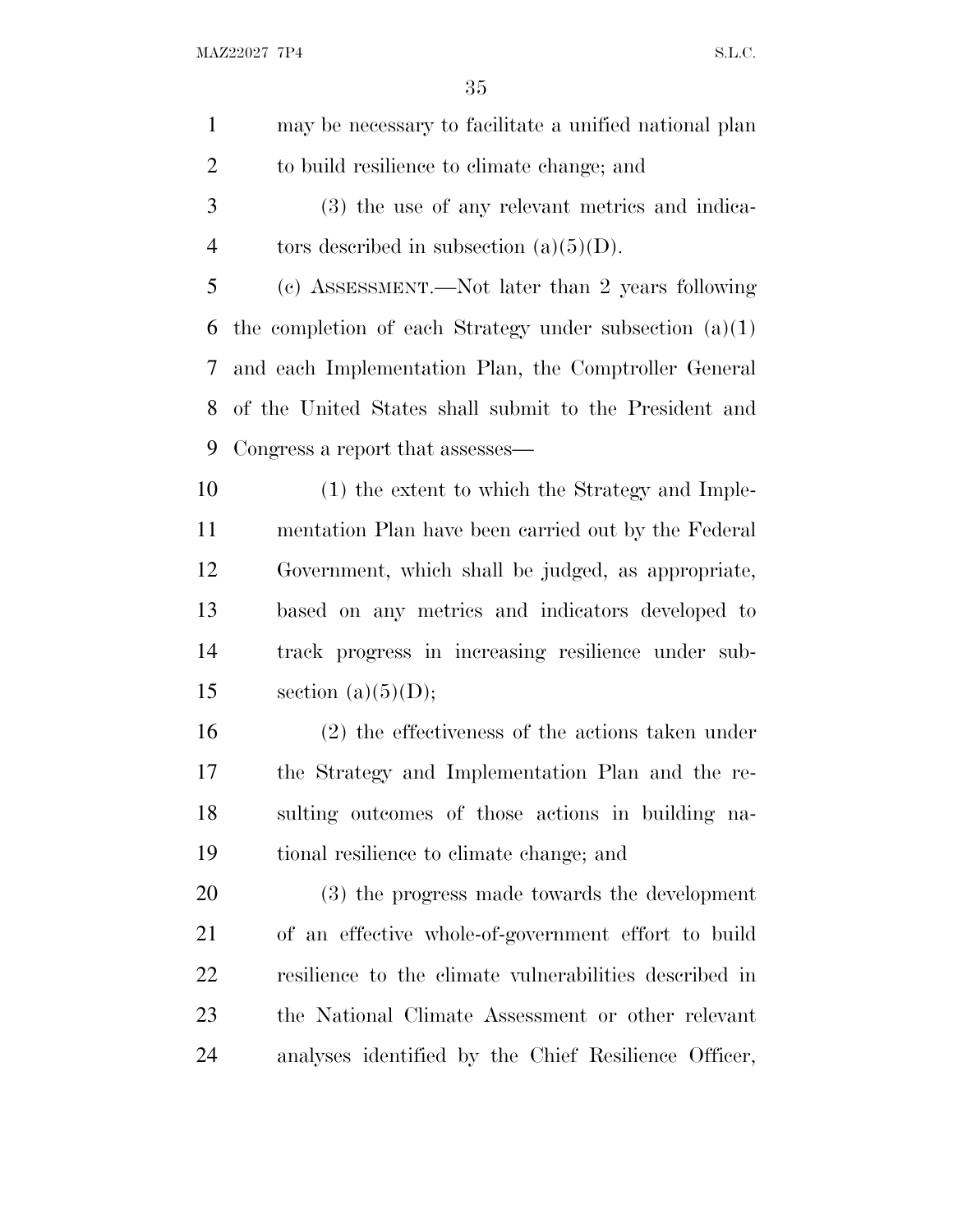including recommendations for additional steps nec- essary to reach this goal. (d) PUBLIC COMMENT.—The Chief Resilience Officer shall— (1) publish draft and final versions of the Strategy and Implementation Plan, and each update to the Strategy and Implementation Plan; and (2) through publication in the Federal Register, solicit comments from the public on the draft versions of the documents published under para- graph (1) for a period of 60 days, which the Chief Resilience Officer and the Working Groups shall consider before submitting final versions of the Strategy and Implementation Plan, and updates to the Strategy and Implementation Plan, to the Presi- dent and Congress. **SEC. 7. GENERAL PROVISIONS.** (a) SUNSET.—This Act ceases to be effective on the date that is the earlier of— (1) the date on which the Comptroller General of the United States submits to the President and Congress the third assessment report under section  $6(e)$ ; and

 (2) the date that is the last day of fiscal year 2032.